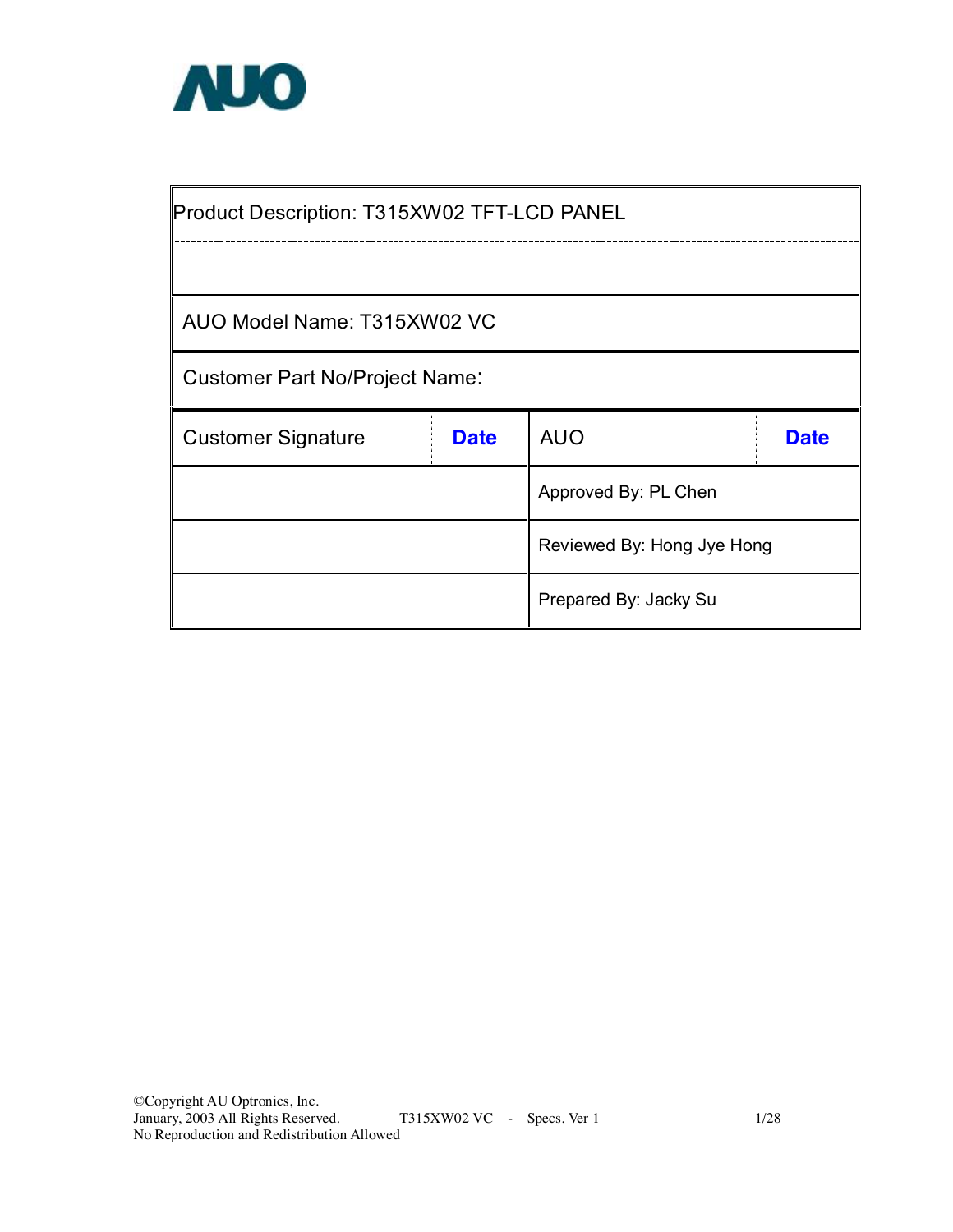

**Document Version : 1 Date : 2007/01/10** 

**Product Specifications** 

# **31.5" WXGA Color TFT-LCD Module Model Name: T315XW02 VC**

 **(\*) Preliminary Specifications ( ) Final Specifications**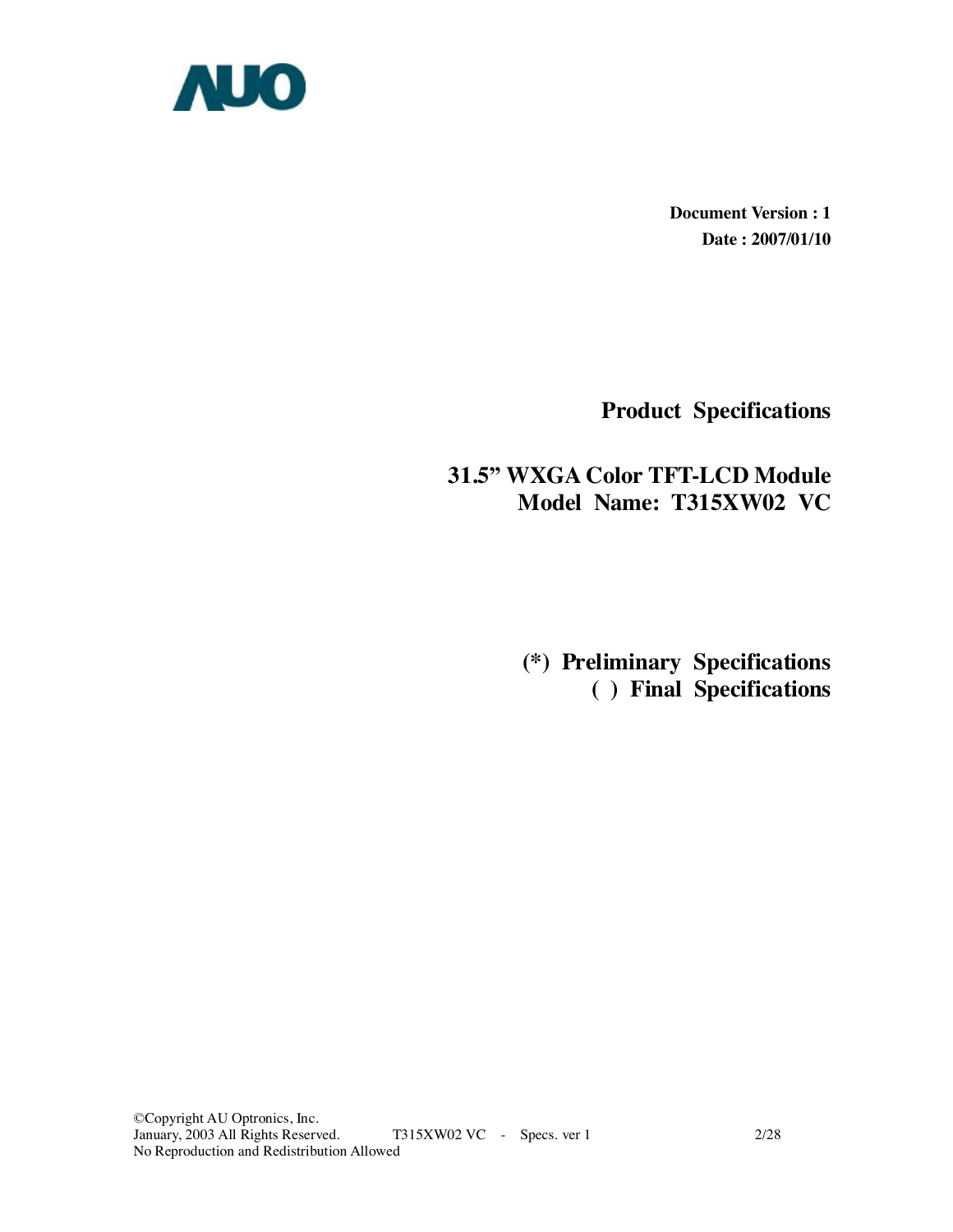

# **Contents**

| <b>No</b>      |                                |
|----------------|--------------------------------|
|                | COVER                          |
|                | <b>CONTENTS</b>                |
|                | <b>RECORD OF REVISIONS</b>     |
| $\mathbf{1}$   | <b>GENERAL DESCRIPTION</b>     |
| $\overline{2}$ | ABSOLUTE MAXIMUM RATINGS       |
| 3              | ELECTRICAL SPECIFICATIONS      |
| $3 - 1$        | ELECTRICAL CHARACTREISTICS     |
| $3 - 2$        | <b>INTERFACE CONNECTIONS</b>   |
| $3-3$          | SIGNAL TIMING SPECIFICATIONS   |
| $3 - 4$        | SIGNAL TIMING WAVEFORMS        |
| $3-5$          | COLOR INPUT DATA REFERNECE     |
| $3-6$          | POWER SEQUENCE                 |
| 4              | OPTICAL SPECIFICATIONS         |
| 5              | MECHANICAL CHARACTERISTICS     |
| 6              | <b>RELIABLITY</b>              |
| $\overline{7}$ | <b>INTERNATIONAL STANDARDS</b> |
| $( -1)$        | <b>SAFETY</b>                  |
| $7 - 2$        | <b>EMC</b>                     |
| 8              | <b>PACKING</b>                 |
| 9              | PRECAUTIONS                    |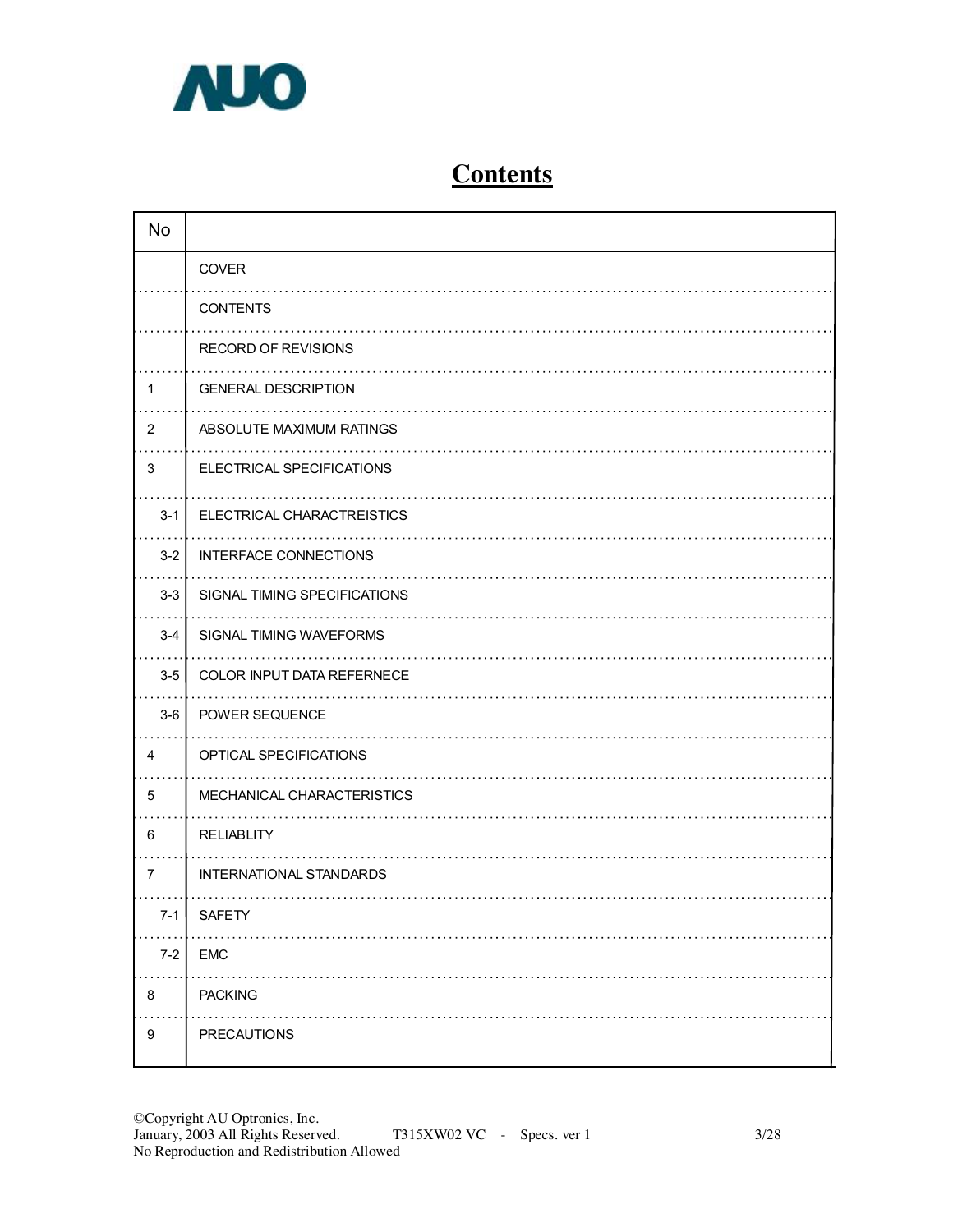

### **Record of Revision**

| <b>Version</b>   | Date       | No     | <b>Old Description</b> | <b>New Description</b>                     | Remark |
|------------------|------------|--------|------------------------|--------------------------------------------|--------|
| $\boldsymbol{0}$ | 2006/08/30 |        | First issue            |                                            |        |
| $\mathbf{1}$     | 2007/01/10 | 7/11   |                        | Update B/L power consumption min/max value |        |
| $\mathbf{1}$     | 2007/01/10 | $23\,$ |                        | Add Thermal Shock Test Criteria            |        |
|                  |            |        |                        |                                            |        |
|                  |            |        |                        |                                            |        |
|                  |            |        |                        |                                            |        |
|                  |            |        |                        |                                            |        |
|                  |            |        |                        |                                            |        |
|                  |            |        |                        |                                            |        |
|                  |            |        |                        |                                            |        |
|                  |            |        |                        |                                            |        |
|                  |            |        |                        |                                            |        |
|                  |            |        |                        |                                            |        |
|                  |            |        |                        |                                            |        |
|                  |            |        |                        |                                            |        |
|                  |            |        |                        |                                            |        |
|                  |            |        |                        |                                            |        |
|                  |            |        |                        |                                            |        |
|                  |            |        |                        |                                            |        |
|                  |            |        |                        |                                            |        |
|                  |            |        |                        |                                            |        |
|                  |            |        |                        |                                            |        |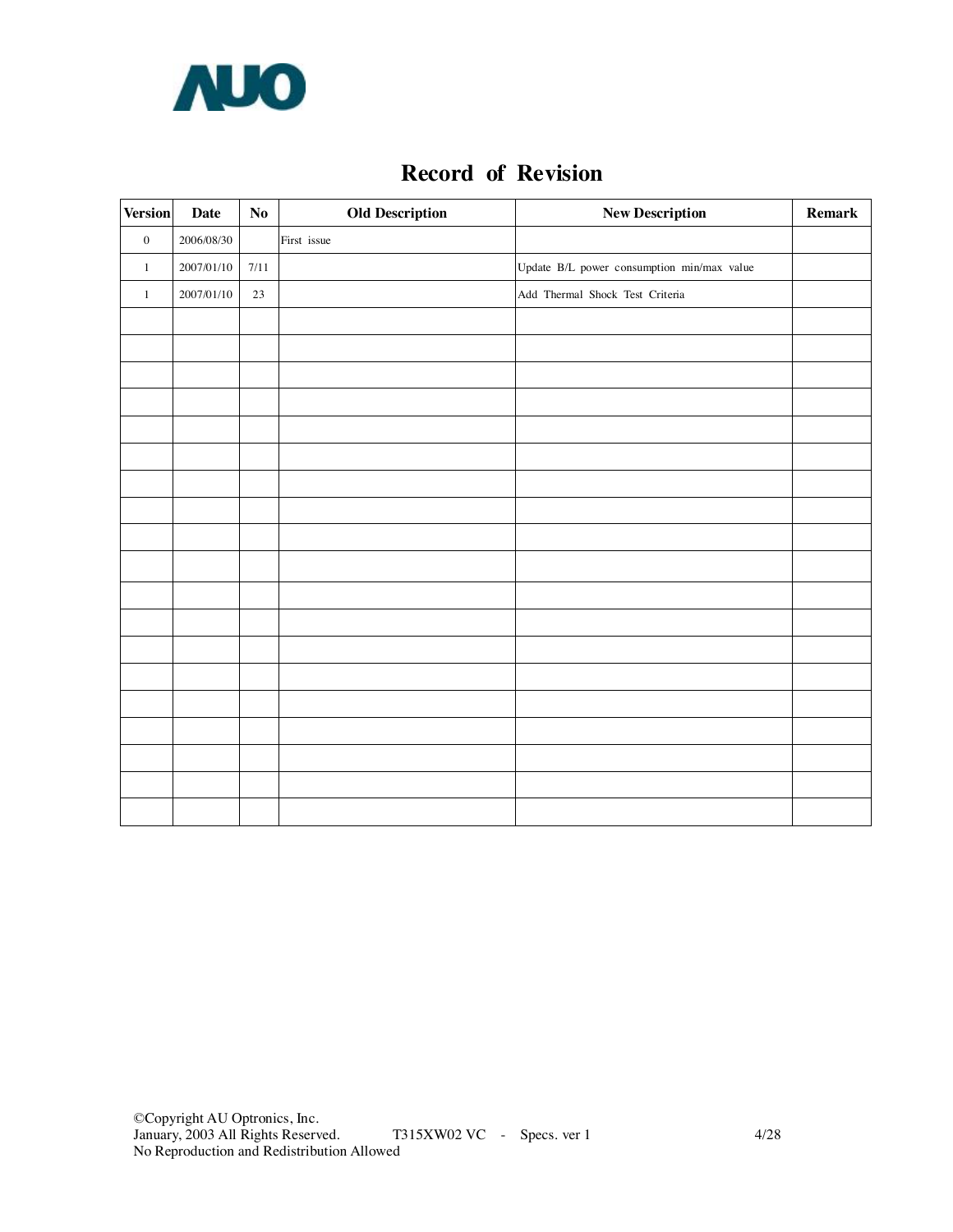

### **1. General Description**

This specification applies to the 31.5 inch Color TFT-LCD Module T315XW02 VC. This LCD module has a TFT active matrix type liquid crystal panel 1366x768 pixels, and diagonal size of 31.51 inch. This module supports 1366x768 XGA-WIDE mode (Non-interlace). Each pixel is divided into Red, Green and Blue sub-pixels or dots which are arranged in vertical stripes. Gray scale or the brightness of the sub-pixel color is determined with a 8-bit gray scale signal for each dot.

The T315XW02 VC has been designed to apply the 8-bit 1 channel LVDS interface method. It is intended to support displays where high brightness, wide viewing angle, high color saturation, and high color depth are very important.

| Items                     | <b>Specification</b>        | Unit          | <b>Note</b>   |
|---------------------------|-----------------------------|---------------|---------------|
| <b>Active Screen Size</b> | 31.5 inches                 |               |               |
| <b>Display Area</b>       | 697.685 (H) x 392.256(V)    | mm            |               |
| <b>Outline Dimension</b>  | 760.0(H) x 450.0(V) x 45(D) | mm            | With inverter |
| <b>Driver Element</b>     | a-Si TFT active matrix      |               |               |
| <b>Display Colors</b>     | 16.7M                       | <b>Colors</b> |               |
| <b>Number of Pixels</b>   | 1366 x 768                  | <b>Pixel</b>  |               |
| <b>Pixel Pitch</b>        | 0.51075                     | mm            |               |
| <b>Pixel Arrangement</b>  | <b>RGB</b> vertical stripe  |               |               |
| <b>Display Mode</b>       | <b>Normally Black</b>       |               |               |
| <b>Surface Treatment</b>  | $AG$ , $3H$                 |               |               |

### **\* General Information**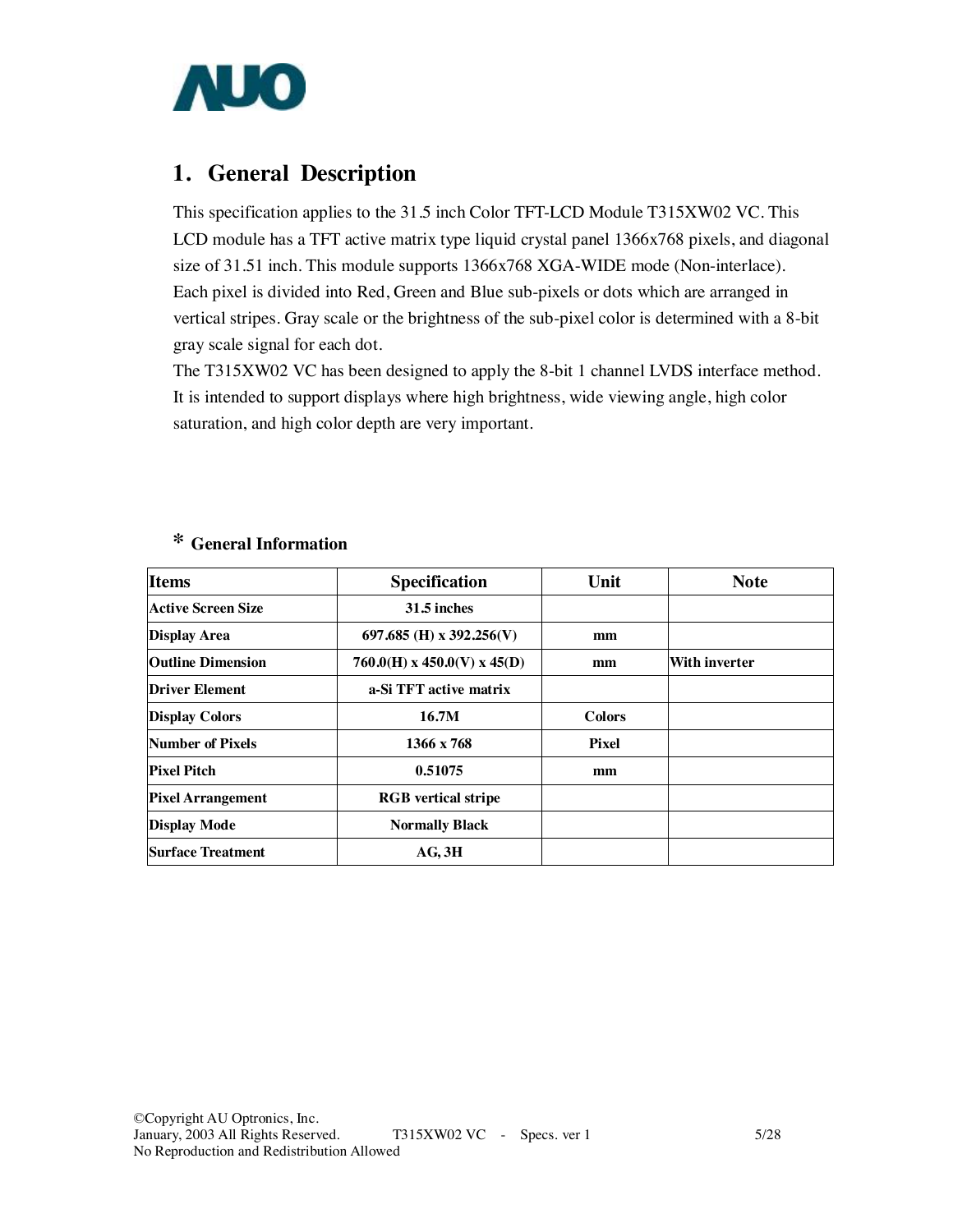

# **2. Absolute Maximum Ratings**

The following are maximum values which, if exceeded, may cause permanent damage to the unit.

| <b>Item</b>                           | <b>Symbol</b> | Min      | <b>Max</b> | Unit                      | <b>Conditions</b> |
|---------------------------------------|---------------|----------|------------|---------------------------|-------------------|
| Logic/LCD Drive Voltage               | Vcc           | $-0.3$   | 7.0        | [Vol <sub>t</sub> ]       | Note 1            |
| Input Voltage of Signal               | Vin           | $-0.3$   | 3.6        | [Volt]                    | Note 1            |
| <b>BLU</b> Input Voltage              | <b>VDDB</b>   | $-0.3$   | 28         | [Vol <sub>t</sub> ]       | Note 1            |
| <b>BLU Brightness Control Voltage</b> | Vdim          | $-0.3$   | 7.0        | [Volt]                    | Note 1            |
| <b>Operating Temperature</b>          | <b>TOP</b>    | $\theta$ | $+50$      | $\lceil{^{\circ}C}\rceil$ | Note 2            |
| <b>Operating Humidity</b>             | <b>HOP</b>    | 10       | 90         | [%RH]                     | Note 2            |
| Storage Temperature                   | <b>TST</b>    | $-20$    | $+60$      | $\lceil{^{\circ}C}\rceil$ | Note 2            |
| Storage Humidity                      | <b>HST</b>    | 10       | 90         | [%RH]                     | Note 2            |
| Panel Surface Temperature             | <b>PST</b>    |          | 65         | [°C]                      |                   |

Note 1: Duration:50 msec.

Note 2 : Maximum Wet-Bulb should be 39℃ and No condensation.

The relative humidity must not exceed 90% non-condensing at temperatures of 40℃ or less. At temperatures greater than  $40^{\circ}$ C, the wet bulb temperature must not exceed  $39^{\circ}$ C.

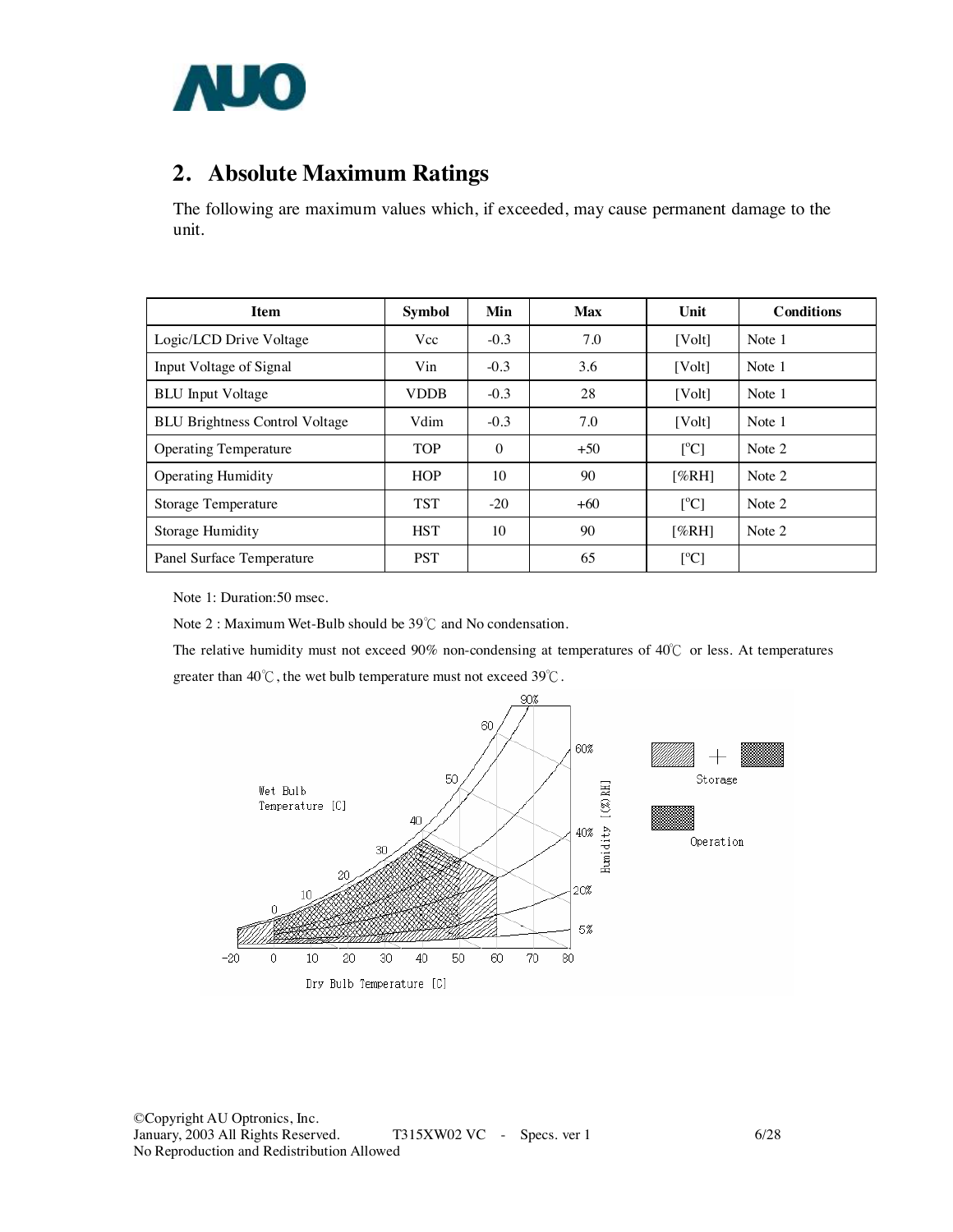

# **3. Electrical Specification**

The T315XW02 VC requires two power inputs. One is employed to power the LCD electronics and to drive the TFT array and liquid crystal. The second input power for the BLU, is to power inverter..

#### **3-1 Electrical Characteristics**

|                                        | <b>Parameter</b>       |             |                  | <b>Values</b>  | Unit       | <b>Notes</b> |                |
|----------------------------------------|------------------------|-------------|------------------|----------------|------------|--------------|----------------|
|                                        |                        |             | Min              | <b>Typ</b>     | <b>Max</b> |              |                |
|                                        |                        |             |                  |                |            |              |                |
|                                        |                        |             |                  |                |            |              |                |
|                                        |                        |             |                  |                |            |              |                |
| LCD:                                   |                        |             |                  |                |            |              |                |
| Power                                  | Supply<br>Input        | Vcc         | 4.5              | 5.0            | 5.5        | Vdc          | $\mathbf{1}$   |
| Voltage                                |                        |             |                  |                |            |              |                |
| Power                                  | Supply<br>Input        | Icc         | $\blacksquare$   | 1.2            | 1.5        | $\mathbf{A}$ | $\overline{2}$ |
| Current                                |                        |             |                  |                |            |              |                |
|                                        | Power Consumption      | Pc          | ÷,               | 6.0            | 7.5        | Watt         | $\overline{2}$ |
| Inrush Current                         |                        | $I_{RUSH}$  | $\blacksquare$   | $\blacksquare$ | 6          | Apeak        | 3              |
| <b>LVDS</b><br>Differential Input High |                        | <b>VTH</b>  |                  |                | $+100$     | mV           | $\overline{4}$ |
| Interface                              | Threshold Voltage      |             |                  |                |            |              |                |
|                                        | Differential Input Low | <b>VTL</b>  | $-100$           |                |            | mV           | $\overline{4}$ |
|                                        | Threshold Voltage      |             |                  |                |            |              |                |
|                                        | Common<br>Input        | <b>VCIM</b> | 1.10             | 1.25           | 1.40       | V            | $\overline{4}$ |
|                                        | Voltage                |             |                  |                |            |              |                |
| <b>CMOS</b>                            | Input High Threshold   | <b>VIH</b>  | 2.4              |                | 3.3        | Vdc          |                |
| Interface                              | Voltage                | (High)      |                  |                |            |              |                |
|                                        | Input Low Threshold    | VIL         | $\boldsymbol{0}$ |                | 0.7        | Vdc          |                |
|                                        | Voltage                | (Low)       |                  |                |            |              |                |
| <b>Backlight Power</b>                 |                        | <b>PDDB</b> | 109              | 115            | 121        | Watt         | 5,6            |
| Consumption                            |                        |             |                  |                |            |              |                |
| CCFL Life Time                         |                        |             |                  | 60,000         |            | Hours        | 7              |

#### **Note :**

- **1.** The ripple voltage should be controlled under  $10\%$  of V<sub>CC</sub>
- **2.** Vcc=5.0V,  $f_v = 60$ Hz, fCLK=81.5Mhz, 25°C, Test Pattern : White Pattern

©Copyright AU Optronics, Inc. January, 2003 All Rights Reserved. T315XW02 VC - Specs. ver 1 7/28 No Reproduction and Redistribution Allowed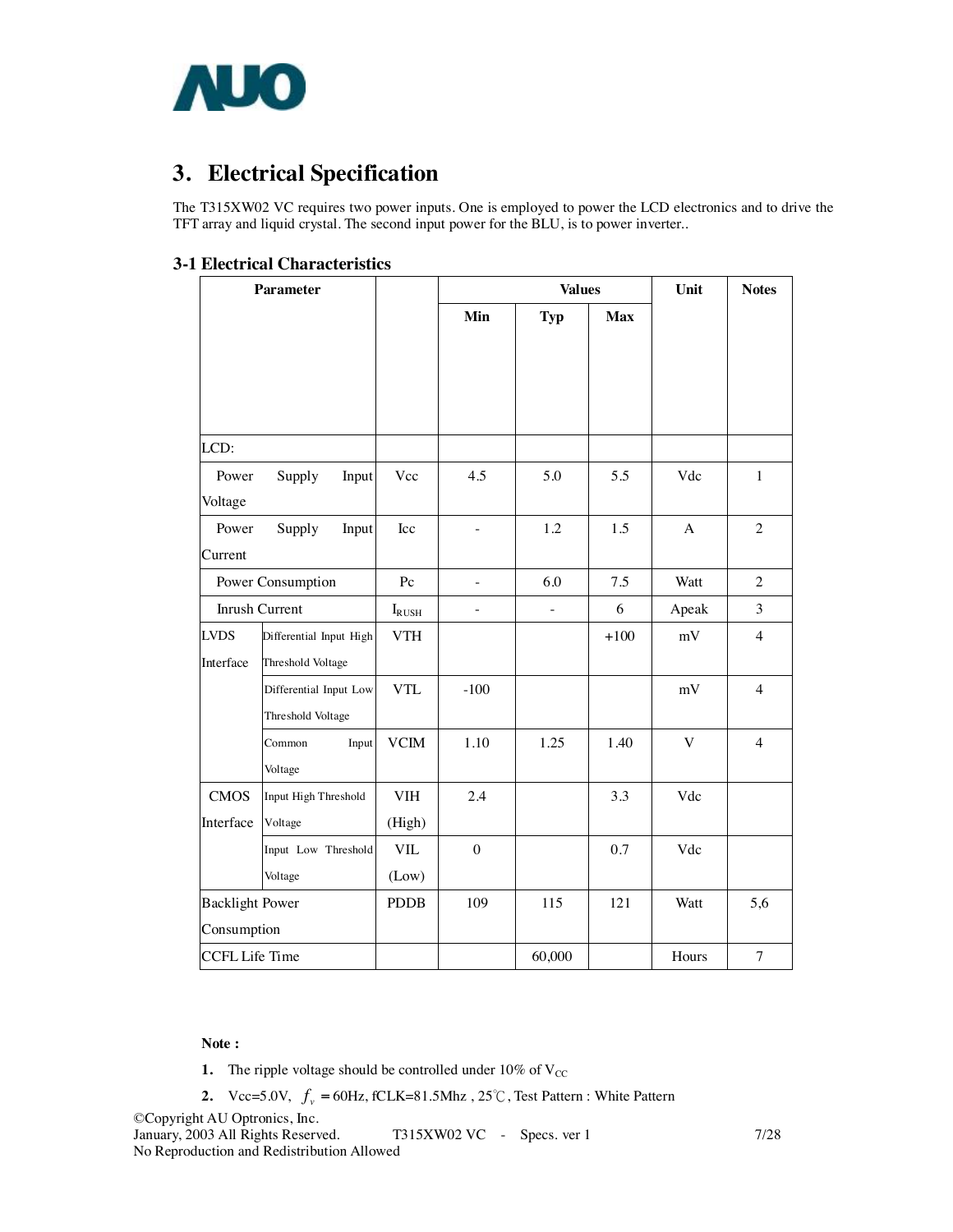

**3.** Measurement condition :



**4.** VCIM = 1.2V



- **5.** The performance of the Lamp in LCM, for example life time or brightness, is extremely influenced by the characteristics of the DC-AC Inverter. So all the parameters of an inverter should be carefully designed so as not to produce too much leakage current from high-voltage output of the inverter. When you design or order the inverter, please make sure unwanted lighting caused by the mismatch of the lamp and the inverter (no lighting, flicker, etc) never occurs. When you confirm it, the LCD Assembly should be operated in the same condition as installed in your instrument.
- **6.** Do not attach a conducting tape to lamp connecting wire. If the lamp wire attach to conducting tape, TFT-LCD Module have a low luminance and the inverter has abnormal action because leakage current occurs between lamp wire and conducting tape.
- **7.** The relative humidity must not exceed 80% non-condensing at temperatures of 40℃ or less. At temperatures greater than  $40^{\circ}$ C, the wet bulb temperature must not exceed  $39^{\circ}$ C. When operate at low temperatures, the brightness of CCFL will drop and the life time of CCFL will be reduced.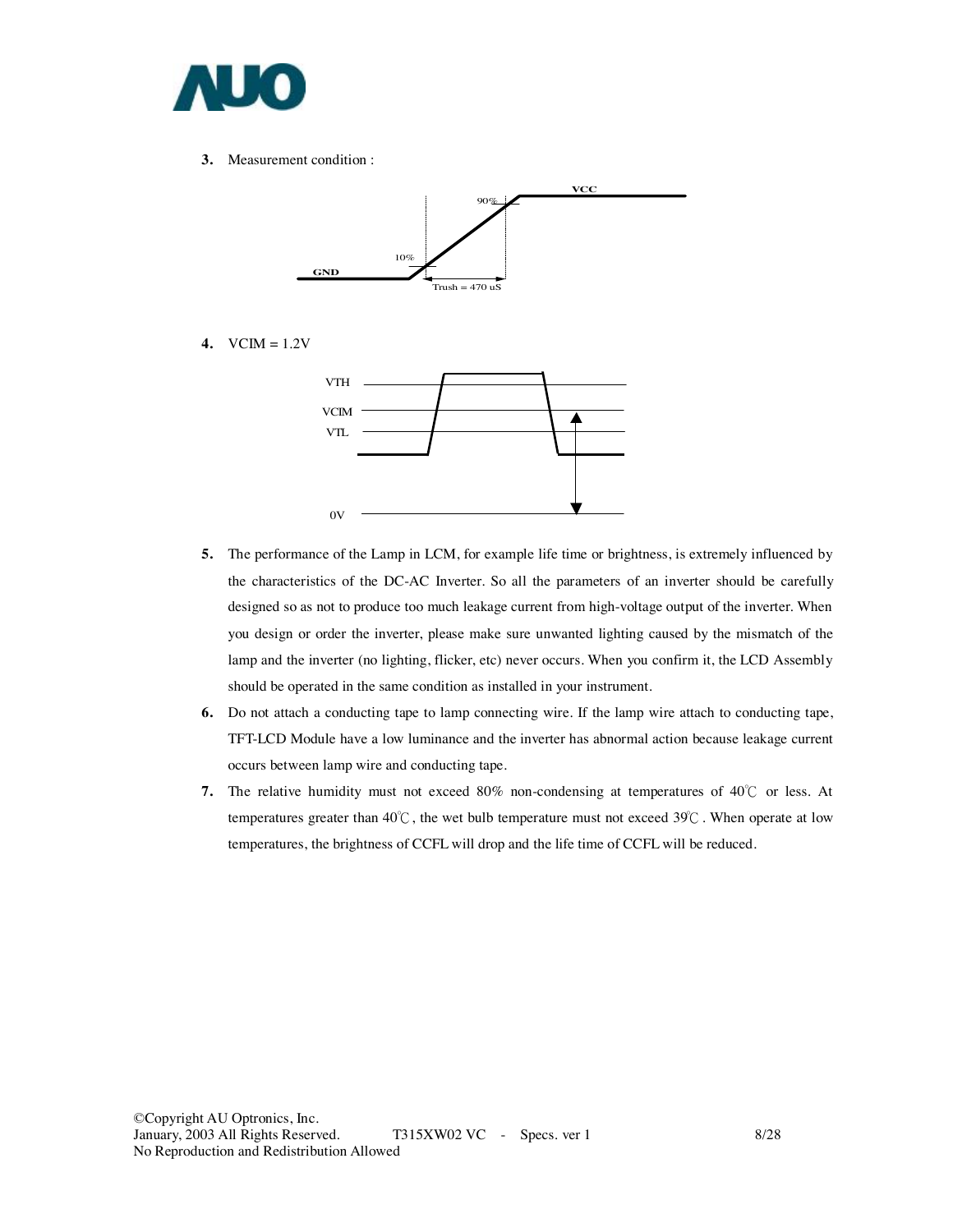

**3-2 Interface Connections -** LCD connector (CN3): JAE FI-E30S or equivalent.

**-** LVDS Transmitter: DS90C385 (NS) or equivalent

| Pin No         | Symbol             | Description                       | note                  |
|----------------|--------------------|-----------------------------------|-----------------------|
| 1              | Reserved           | Open or High                      | Auo internal test pin |
| 2              | Reserved           | Open or High                      | Auo internal test pin |
| 3              | Reserved           | Open or High                      | Auo internal test pin |
| $\overline{4}$ | GND                | Ground and Signal Return          |                       |
| 5              | RINO-              | LVDS Channel 0 negative           |                       |
| 6              | $RIN0+$            | LVDS Channel 0 positive           |                       |
| $\overline{7}$ | <b>GND</b>         | Ground and Signal Return for LVDS |                       |
| 8              | RIN1-              | LVDS Channel 1 negative           |                       |
| 9              | $RIN1+$            | LVDS Channel 1 positive           |                       |
| 10             | <b>GND</b>         | Ground and Signal Return for LVDS |                       |
| 11             | $RIN2-$            | LVDS Channel 2 negative           |                       |
| 12             | $RIN2+$            | LVDS Channel 2 positive           |                       |
| 13             | GND                | Ground and Signal Return for LVDS |                       |
| 14             | RCLK-              | LVDS Clock negative               |                       |
| 15             | $RCLK+$            | LVDS Clock positive               |                       |
| 16             | GND                | Ground and Signal Return for LVDS |                       |
| 17             | RIN <sub>3</sub> - | LVDS Channel 3 negative           |                       |
| 18             | $RIN3+$            | LVDS Channel 3 positive           |                       |
| 19             | <b>GND</b>         | Ground and Signal Return          |                       |
| 20             | Reserved           | Open or High                      | Auo internal test pin |
| 21             | LVDS Option        | Low for JEIDA, High/Open for NS   |                       |
| 22             | Reserved           | Open                              |                       |
| 23             | GND                | Ground and Signal Return          |                       |
| 24             | GND                | Ground and Signal Return          |                       |
| 25             | GND                | Ground and Signal Return          |                       |
| 26             | Vcc                | 5V, DC, Regulated                 |                       |
| 27             | Vcc                | 5V, DC, Regulated                 |                       |
| 28             | Vcc                | 5V, DC, Regulated                 |                       |
| 29             | Vcc                | 5V, DC, Regulated                 |                       |
| 30             | $\rm Vcc$          | 5V, DC, Regulated                 |                       |

**Note:** 

**1.** All GND (ground) pins should be connected together and should also be connected to the LCD's metal frame. All Vcc (power input) pins should be connected together.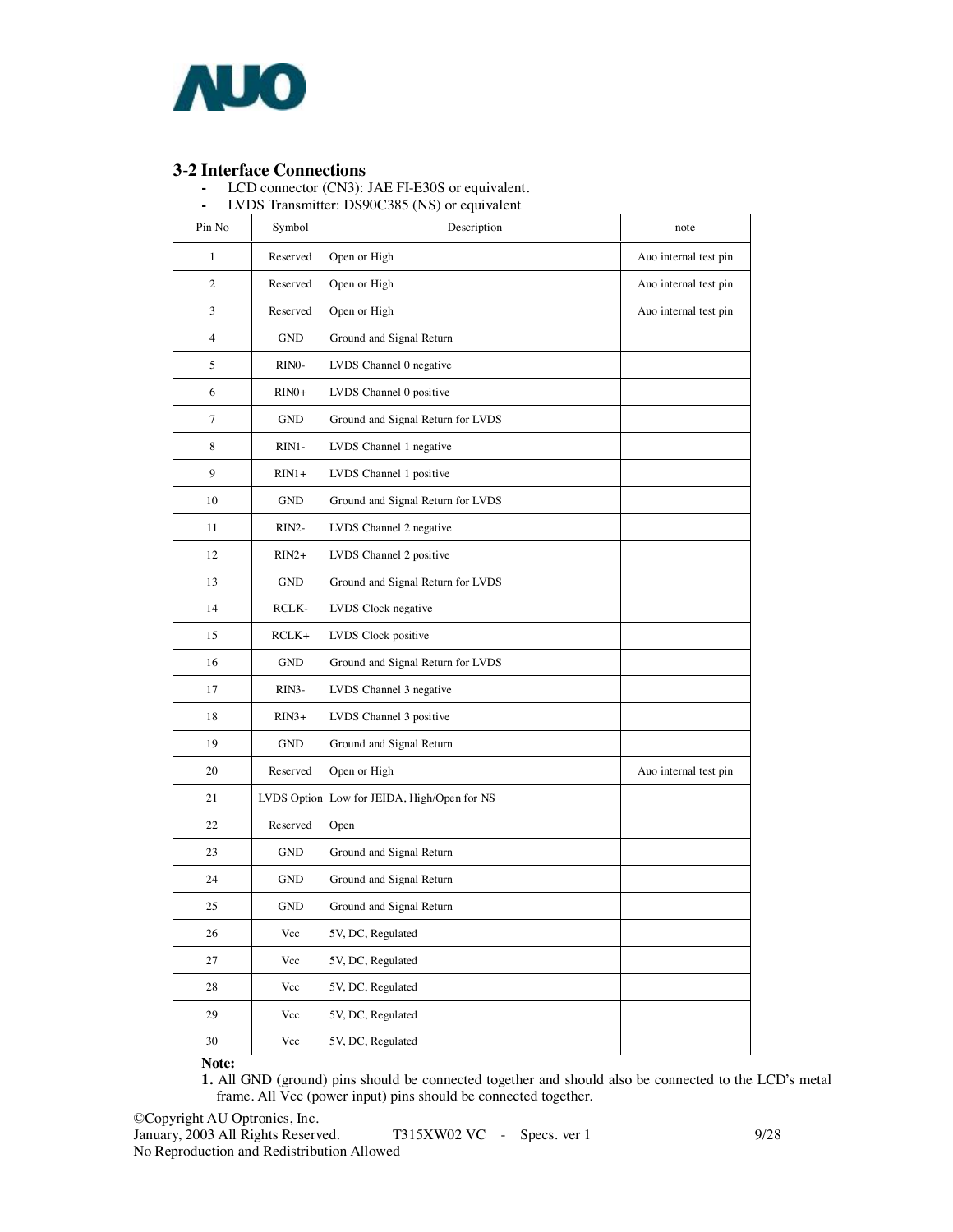

### **LVDS Option = L (GND)**



**LVDS Option = H (3.3V) or Open** 

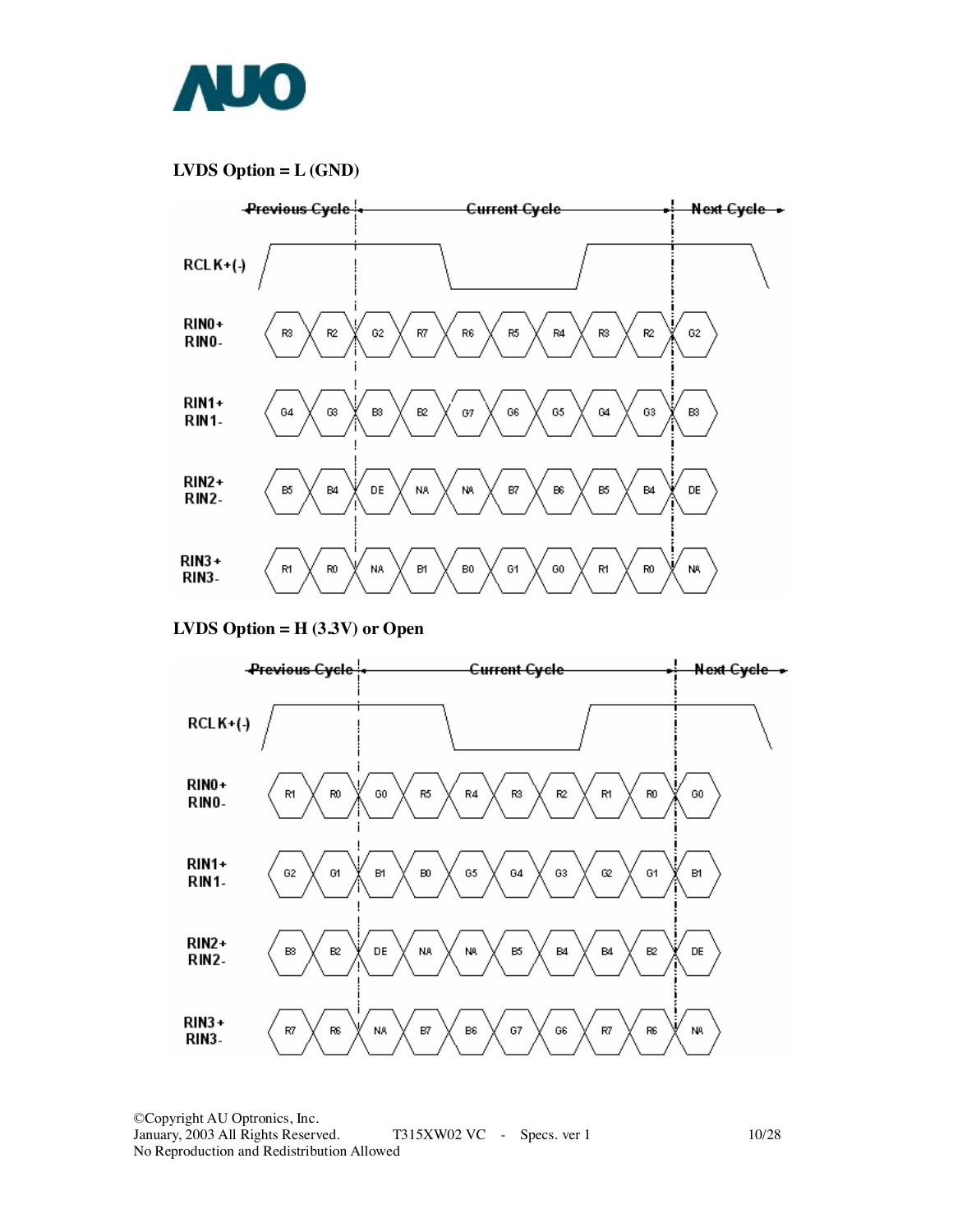

### **BACKLIGHT CONNECTOR PIN CONFIGURATION -**

#### **1. Electrical specification**

| Item                             | Symb.        |            | Condition  |      | Spec    |         | Unit       | Note |
|----------------------------------|--------------|------------|------------|------|---------|---------|------------|------|
|                                  |              |            |            | Min  | Typ     | Max     |            |      |
| Input Voltage                    | <b>VDDB</b>  |            | $- - -$    | 21.6 | 24.0    | 26.4    | <b>VDC</b> |      |
| Input Current (Stable Condition) | <b>IDDB</b>  |            | $VDDB=24V$ | 4.35 | 4.60    | 4.85    | <b>ADC</b> |      |
| Input Power (Stable Condition)   | <b>PDDB</b>  |            | $VDDB=24V$ | 109  | 115     | 121     | W          |      |
| Inrush Current                   | <b>IRUSH</b> |            | $VDDB=24V$ | ---  | $- - -$ | 6.0     | <b>ADC</b> | 1,2  |
| On/Off Control Voltage           | <b>VBLON</b> | ON         | $VDDB=24V$ | 2.0  | ---     | 5.0     | <b>VDC</b> |      |
|                                  |              | <b>OFF</b> | $VDDB=24V$ | 0.0  | ---     | 0.8     |            |      |
| On/Off Control Current           | <b>IBLON</b> |            | $VDDB=24V$ | 0.0  | $- - -$ | 1.5     | mADC       |      |
| Dimming Control Current          | <b>MAX</b>   |            | $VDDB=24V$ | ---  | 3.3     | $- - -$ | <b>VDC</b> |      |
|                                  | <b>VDIM</b>  | <b>MIN</b> | $VDDB=24V$ | ---  | 0.0     | ---     |            |      |

Note1 : VDIM=  $3.3V$  (MAX) (Ta= $25\pm5\degree$ C, Turn on for 45minutes)

Note 2 : Measurement condition Rising time = 20 ms (VDDB : 10%~90%);

### **2. Input specification**

CN1: JST PHR-14 or equivalent

| No | Symbol                    | Description                                           |
|----|---------------------------|-------------------------------------------------------|
|    | <b>VDDB</b> (Main Power)  | DC input 24.0 VDC                                     |
| 2  | VDDB (Main Power)         | DC input 24.0 VDC                                     |
| 3  | <b>VDDB</b> (Main Power)  | DC input 24.0 VDC                                     |
| 4  | <b>VDDB</b> (Main Power)  | DC input 24.0 VDC                                     |
| 5  | <b>VDDB</b> (Main Power)  | DC input 24.0 VDC                                     |
| 6  | <b>GND</b>                | Ground                                                |
|    | <b>GND</b>                | Ground                                                |
| 8  | <b>GND</b>                | Ground                                                |
| 9  | <b>GND</b>                | Ground                                                |
| 10 | <b>GND</b>                | Ground                                                |
| 11 | Reserved                  | Please leave it Open.                                 |
| 12 | <b>VBLON</b> (Enable Pin) | On/Off control Signal; High: On; Low: Off             |
| 13 | VDIM (LCD Bright)         | Internal PWM Dimming control signal input (DC 0~3.3V) |
|    |                           | (3.3V: Maximum brightness, 0V min brightness)         |
| 14 | Reserved                  | Please leave it Open.                                 |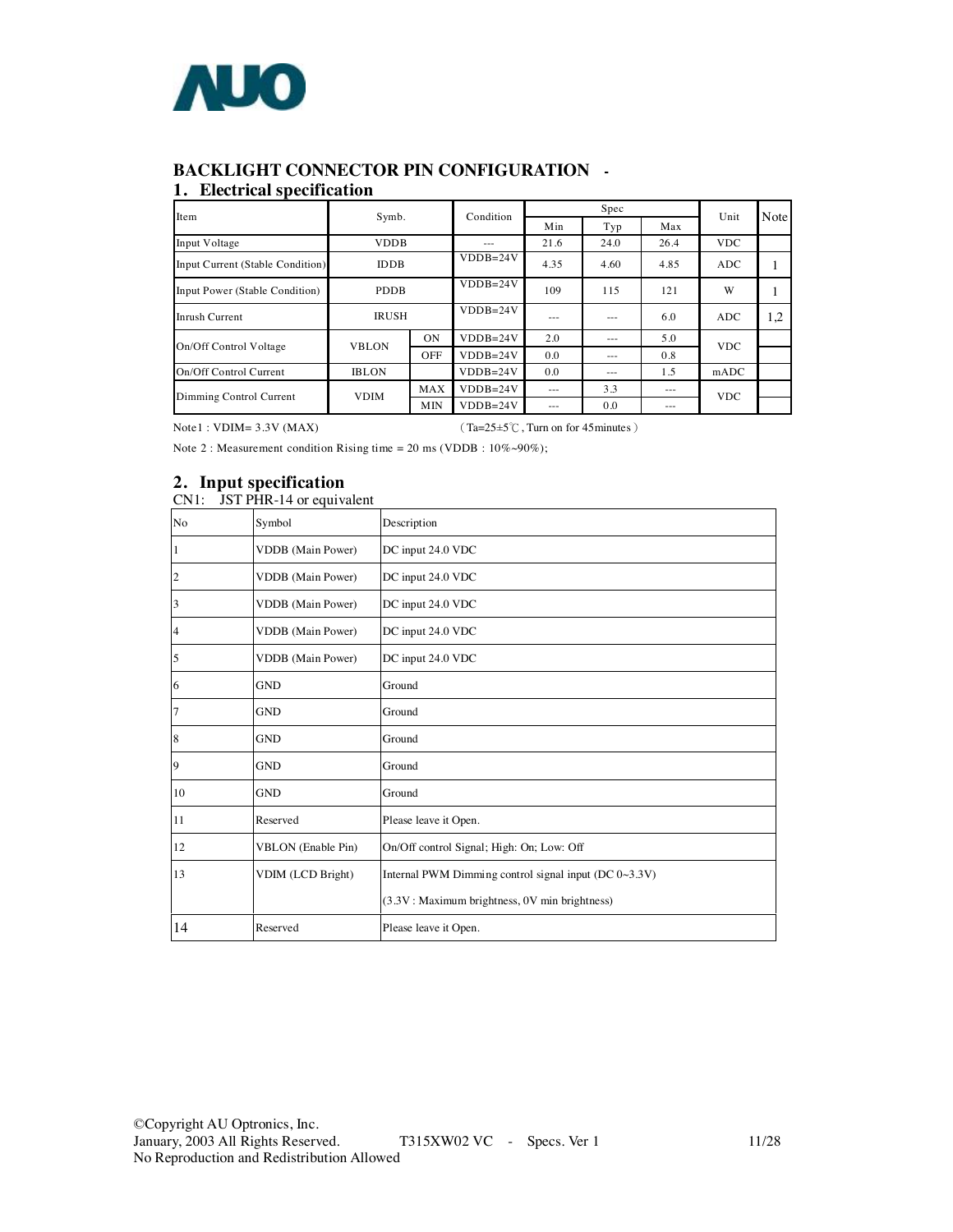

### **3-3 Signal Timing Specifications**

This is the signal timing required at the input of the User connector. All of the interface signal timing should be satisfied with the following specifications for it's proper operation.

\* Timing Table

DE only Mode

Vertical Frequency:

| Signal                  | Item            | Symbol        | Min. | Typ. | Max. | Unit | <b>Notes</b> |
|-------------------------|-----------------|---------------|------|------|------|------|--------------|
| Vertical                | Period          | Tv            | 784  | 806  | 1015 |      |              |
| <b>Section</b>          | Active          | Tdisp(v)      |      | 768  |      | Th   |              |
|                         | <b>Blanking</b> | Tblk(v)       | 16   | 38   | 247  | Th   |              |
| Horizontal<br>Section   | Period          | Th            | 1414 | 1560 | 1900 | Tclk |              |
|                         | Active          | Tdisp(h).     |      | 1366 | Tclk |      |              |
|                         | <b>Blanking</b> | Tblk(h)       | 48   | 194  | 534  | Tclk |              |
| LVDS Clock              | Frequency       | Fclk (1/Tclk) | 60   | 80   | 85   |      |              |
| Vertical<br>Frequency   | Frequency       |               | 47   | 60   | 63   | Hz   |              |
| Horizontal<br>Frequency | Frequency       |               | 43   | 48   | 53   | kHz  |              |

Notes:

1.) Display position is specific by the rise of DE signal only.

Horizontal display position is specified by the rising edge of 1<sup>st</sup> DCLK after the rise of 1<sup>st</sup> DE, is displayed on the left edge of the screen.

Vertical display position is specified by the rise of DE after a "Low" level period equivalent to eight times of horizontal period. The  $1<sup>st</sup>$  data corresponding to one horizontal line after the rise the of  $1<sup>st</sup>$  DE is displayed at the top line of screen.

3.) If a period of DE "High" is less than 1366 DCLK or less than 768 lines, the rest of the screen displays black.

4.) The display position does not fit to the screen if a period of DE "High" and the effective data period do not synchronize with each other.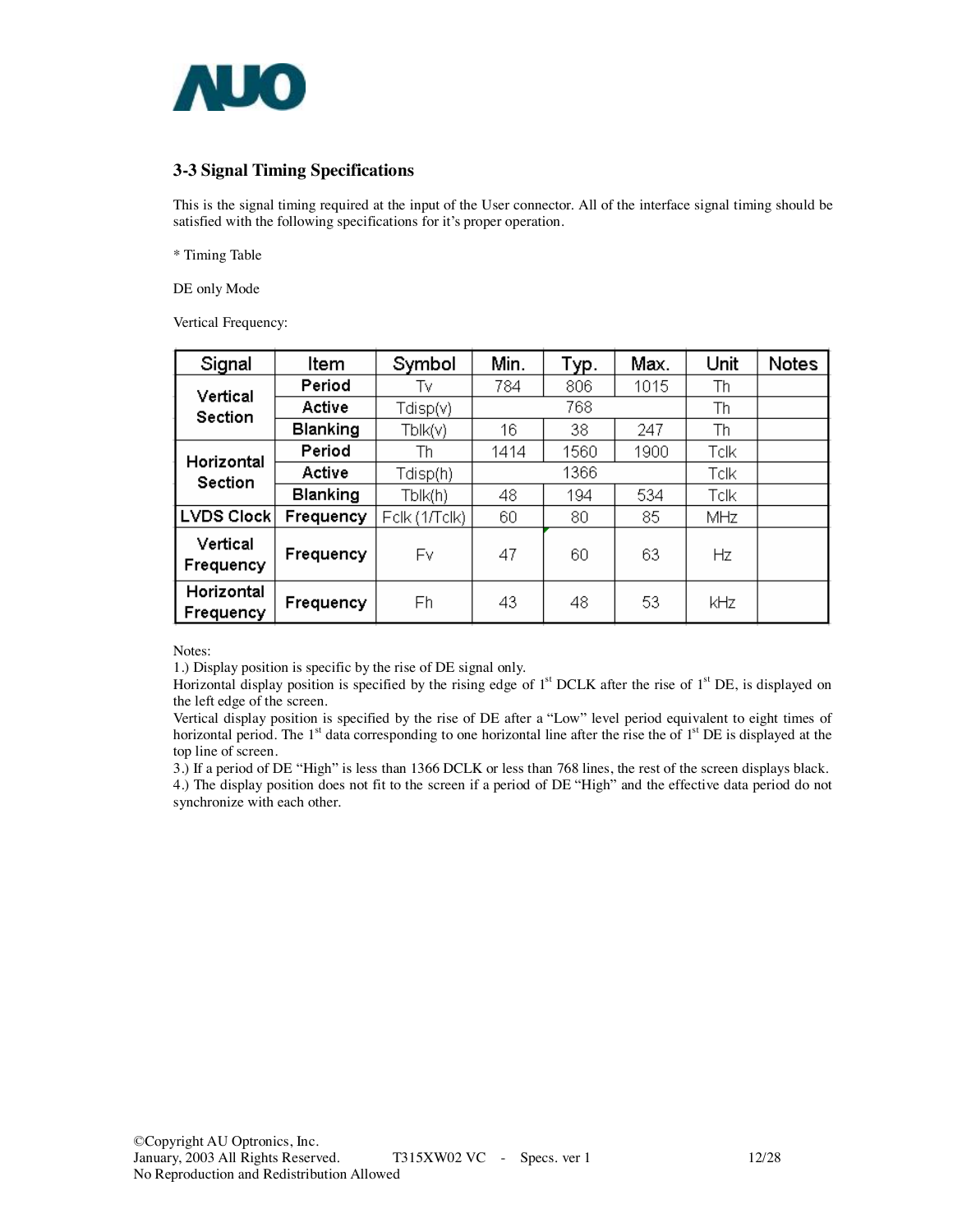

### **3-4 Signal Timing Waveforms**



©Copyright AU Optronics, Inc. January, 2003 All Rights Reserved. T315XW02 VC - Specs. Ver 1 13/28 No Reproduction and Redistribution Allowed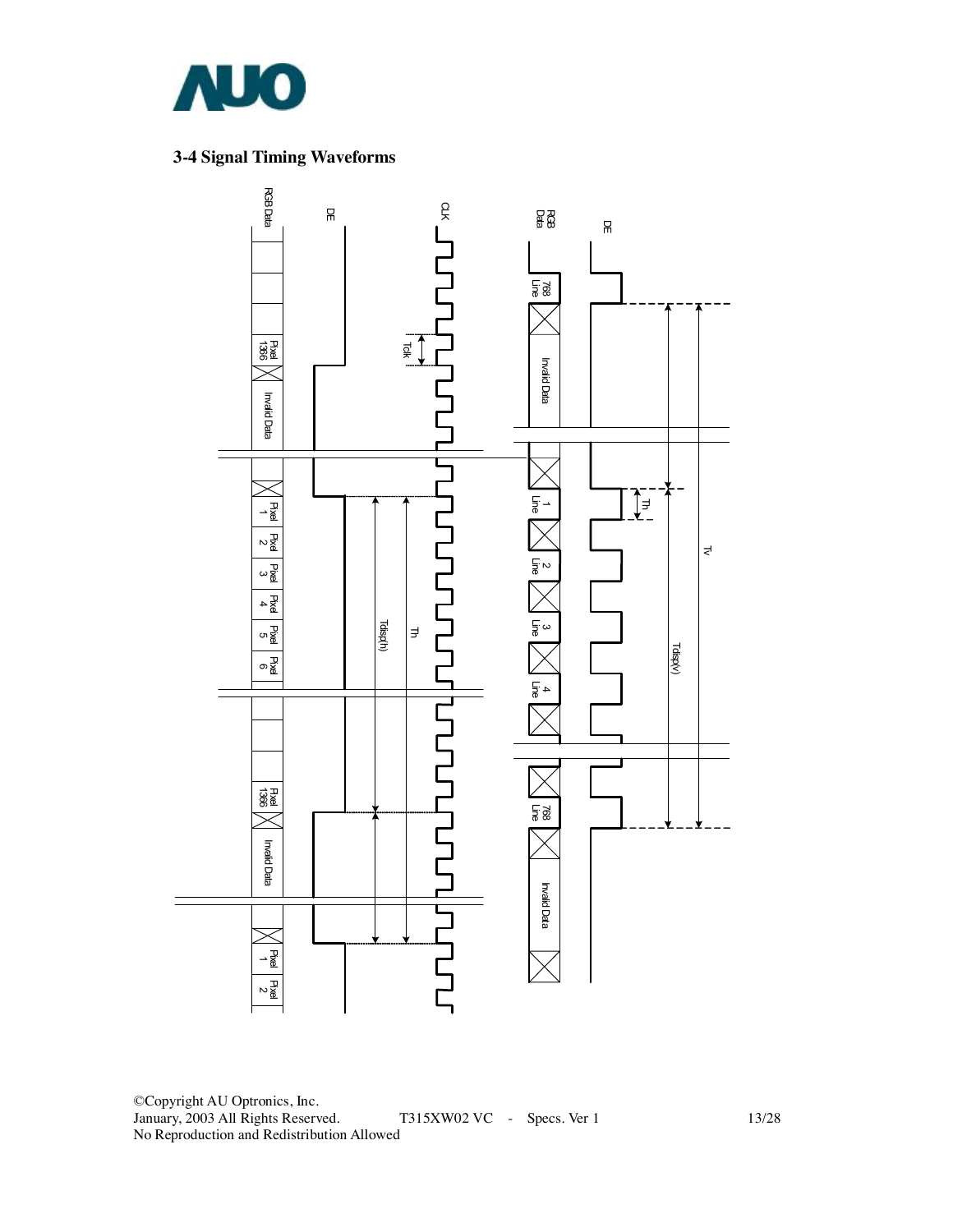

### **3-5 Color Input Data Reference**

The brightness of each primary color (red, green and blue) is based on the 8 bit gray scale data input for the color; the higher the binary input, the brighter the color. The table below provides a reference for color versus data input.

|              |                   | <b>Input Color Data</b> |                  |                   |                       |                    |                  |                        |                       |                  |                  |                  |                       |                        |                       |                       |                  |                        |                  |                                   |                  |                  |                       |                       |                  |
|--------------|-------------------|-------------------------|------------------|-------------------|-----------------------|--------------------|------------------|------------------------|-----------------------|------------------|------------------|------------------|-----------------------|------------------------|-----------------------|-----------------------|------------------|------------------------|------------------|-----------------------------------|------------------|------------------|-----------------------|-----------------------|------------------|
| Color        |                   |                         |                  |                   | <b>RED</b>            |                    |                  |                        |                       |                  |                  |                  | <b>GREEN</b>          |                        |                       |                       |                  |                        |                  |                                   |                  | <b>BLUE</b>      |                       |                       |                  |
|              |                   | <b>MSB</b>              |                  |                   |                       |                    |                  |                        | <b>LSB MSB</b>        |                  |                  |                  |                       |                        |                       |                       |                  | LSB MSB                |                  |                                   |                  |                  |                       |                       | <b>LSB</b>       |
|              |                   | R7                      | R <sub>6</sub>   | R <sub>5</sub>    | R4                    | $R3$ <sub>R2</sub> |                  | R1                     | R <sub>0</sub>        | G7               | G <sub>6</sub>   |                  | $G5$ $G4$ $G3$        |                        | G2                    | G1                    | G0               | <b>B7 B6</b>           |                  | <b>B5</b> B4                      |                  | B <sub>3</sub>   | $B2$ $B1$             |                       | B <sub>0</sub>   |
|              | <b>Black</b>      | $\overline{0}$          | $\boldsymbol{0}$ | $\boldsymbol{0}$  | $\boldsymbol{0}$      | $\boldsymbol{0}$   | $\boldsymbol{0}$ | $\boldsymbol{0}$       | $\boldsymbol{0}$      | $\boldsymbol{0}$ | $\boldsymbol{0}$ | $\boldsymbol{0}$ | $\boldsymbol{0}$      | $\boldsymbol{0}$       | $\boldsymbol{0}$      | $\boldsymbol{0}$      | $\boldsymbol{0}$ | $\boldsymbol{0}$       | $\boldsymbol{0}$ | $\boldsymbol{0}$<br>J             | $\boldsymbol{0}$ | $\boldsymbol{0}$ | $\mathbf{0}$          | $\boldsymbol{0}$      | $\boldsymbol{0}$ |
|              | Red(255)          | $\mathbf{1}$            | $\mathbf{1}$     | $\mathbf{1}$      | $\mathbf{1}$          | 1                  | $\mathbf{1}$     | $\mathbf{1}$           | 1                     | $\theta$         | $\mathbf{0}$     | $\theta$         | $\boldsymbol{0}$      | $\boldsymbol{0}$       | $\boldsymbol{0}$      | $\mathbf{0}$          | $\mathbf{0}$     | $\theta$               | $\theta$         | $\Omega$                          | $\mathbf{0}$     | $\Omega$         | $\Omega$              | $\Omega$              | $\mathbf{0}$     |
|              | Green(255)        | $\mathbf{0}$            | $\boldsymbol{0}$ | $\boldsymbol{0}$  | ÷<br>$\boldsymbol{0}$ | $\boldsymbol{0}$   | $\boldsymbol{0}$ | $\boldsymbol{0}$<br>J. | ł<br>$\boldsymbol{0}$ | J<br>1           | $\mathbf{1}$     | $\mathbf{1}$     | ł<br>$\mathbf{1}$     | $\frac{1}{2}$ 1<br>ĵ   | $\mathbf{1}$          | ŧ<br>$\mathbf{1}$     | $\mathbf{1}$     | ÷<br>$\boldsymbol{0}$  | $\boldsymbol{0}$ | ł<br>$\boldsymbol{0}$             | $\boldsymbol{0}$ | $\theta$<br>J    | $0$ :                 | $\boldsymbol{0}$<br>j | $\mathbf{0}$     |
| <b>Basic</b> | Blue(255)         | $\theta$                | $\boldsymbol{0}$ | $\mathbf{0}$      | $\boldsymbol{0}$      | $\boldsymbol{0}$   | $\boldsymbol{0}$ | $\mathbf{0}$           | $\boldsymbol{0}$      | $\boldsymbol{0}$ | $\boldsymbol{0}$ | $\boldsymbol{0}$ | $\boldsymbol{0}$      | $\boldsymbol{0}$       | $\mathbf{0}$          | $\boldsymbol{0}$      | $\boldsymbol{0}$ | $\mathbf{1}$           | $\mathbf{1}$     | $\mathbf{1}$                      | $\mathbf{1}$     | $\mathbf{1}$     | $\mathbf{1}$          | $\mathbf{1}$          | $\mathbf{1}$     |
| Color        | Cyan              | $\mathbf{0}$            | $\mathbf{0}$     | $\boldsymbol{0}$  | $\overline{0}$        | $\boldsymbol{0}$   | $\boldsymbol{0}$ | $\mathbf{0}$           | $\boldsymbol{0}$      | 1                | $\mathbf{1}$     | 1                | 1                     | 1                      | $\mathbf{1}$          | $\mathbf{1}$          | $\mathbf{1}$     | 1                      | $\mathbf{1}$     | $\mathbf{1}$<br>÷                 | $\mathbf{1}$     | 1                | $\mathbf{1}$          | 1                     | $\mathbf{1}$     |
|              | Magenta           | 1                       | $\mathbf{1}$     | 1                 | $\mathbf{1}$          | $\mathbf{1}$       | $\mathbf{1}$     | $\mathbf{1}$           | $\mathbf{1}$          | $\theta$         | $\boldsymbol{0}$ | $\mathbf{0}$     | $\boldsymbol{0}$      | $\mathbf{0}$           | $\boldsymbol{0}$      | $\boldsymbol{0}$      | $\boldsymbol{0}$ | 1                      | $\mathbf{1}$     | 1                                 | $\mathbf{1}$     | 1                | $\mathbf{1}$          | $\mathbf{1}$          | $\mathbf{1}$     |
|              | Yellow            | $\mathbf{1}$            | $\mathbf{1}$     | $\mathbf{1}$<br>I | $\mathbf{1}$          | ŧ<br>$\mathbf{1}$  | $\mathbf{1}$     | 1 <sup>1</sup><br>I    | $\mathbf{1}$          | 1                | $\mathbf{1}$     | $\mathbf{1}$     | $\mathbf{1}$          | $\mathbf{1}$<br>÷<br>I | $\mathbf{1}$          | $\mathbf{1}$<br>÷     | $\mathbf{1}$     | $\mathbf{0}$<br>÷      | $\boldsymbol{0}$ | Ī<br>$\boldsymbol{0}$             | $\boldsymbol{0}$ | $\Omega$         | $\boldsymbol{0}$<br>t | $\boldsymbol{0}$      | $\mathbf{0}$     |
|              | White             | $\mathbf{1}$            | $\mathbf{1}$     | $\mathbf{1}$      | $\mathbf{1}$          | $\mathbf{1}$       | $\mathbf{1}$     | $\mathbf{1}$           | $\mathbf{1}$          | $\mathbf{1}$     | $\mathbf{1}$     | 1                | 1                     | $\mathbf{1}$           | $\mathbf{1}$          | $\mathbf{1}$          | $\mathbf{1}$     | 1                      | $\mathbf{1}$     | $\mathbf{1}$                      | $\mathbf{1}$     | $\mathbf{1}$     | $\mathbf{1}$          | $\mathbf{1}$          | $\mathbf{1}$     |
|              | <b>RED(000)</b>   | $\theta$                | $\Omega$         | $\theta$          | $\mathbf{0}$          | $\mathbf{0}$       | $\Omega$         | $\mathbf{0}$<br>÷      | $\boldsymbol{0}$      | $\Omega$         | $\theta$         | $\theta$         | $\overline{0}$        | $\theta$               | $\theta$              | $\mathbf{0}$          | $\theta$         | $\boldsymbol{0}$       | $\mathbf{0}$     | $\mathbf{0}$<br>Ĵ.                | $\Omega$         | $\Omega$         | $\theta$              | $\theta$              | $\Omega$         |
|              | RED(001)          | $\mathbf{0}$            | $\boldsymbol{0}$ | $\Omega$          | $\boldsymbol{0}$      | $\boldsymbol{0}$   | $\boldsymbol{0}$ | $\boldsymbol{0}$       | $\mathbf{1}$          | $\Omega$         | $\boldsymbol{0}$ | $\mathbf{0}$     | $\mathbf{0}$          | $\theta$               | $\boldsymbol{0}$      | $\boldsymbol{0}$      | $\boldsymbol{0}$ | $\theta$               | $\boldsymbol{0}$ | $\boldsymbol{0}$                  | $\boldsymbol{0}$ | $\theta$         | $\boldsymbol{0}$      | $\boldsymbol{0}$      | $\boldsymbol{0}$ |
| <b>RED</b>   |                   |                         |                  |                   |                       |                    |                  |                        |                       |                  |                  |                  |                       |                        |                       |                       |                  |                        |                  |                                   |                  |                  |                       |                       |                  |
|              | RED(254)          | $\mathbf{1}$            | $\mathbf{1}$     | $\mathbf{1}$      | $\mathbf{1}$          | 1                  | $\mathbf{1}$     | 1                      | $\boldsymbol{0}$      | $\boldsymbol{0}$ | $\theta$         | $\theta$         | $\theta$              | $\theta$               | $\boldsymbol{0}$      | $\boldsymbol{0}$      | $\boldsymbol{0}$ | $\boldsymbol{0}$       | $\theta$         | $\theta$                          | $\boldsymbol{0}$ | $\Omega$         | $\theta$              | $\theta$              | $\boldsymbol{0}$ |
|              | RED(255)          | $\mathbf{1}$            | $\mathbf{1}$     | 1                 | $\mathbf{1}$          | 1                  | $\mathbf{1}$     | $\mathbf{1}$           | $\mathbf{1}$          | $\boldsymbol{0}$ | $\mathbf{0}$     | $\mathbf{0}$     | $\mathbf{0}$          | $\theta$               | $\boldsymbol{0}$      | $\boldsymbol{0}$      | $\boldsymbol{0}$ | $\theta$               | $\boldsymbol{0}$ | $\boldsymbol{0}$                  | $\boldsymbol{0}$ | $\Omega$         | $\boldsymbol{0}$      | $\theta$              | $\boldsymbol{0}$ |
|              | <b>GREEN(000)</b> | $\mathbf{0}$            | $\boldsymbol{0}$ | $\boldsymbol{0}$  | ł<br>$\boldsymbol{0}$ | $\boldsymbol{0}$   | $\mathbf{0}$     | Ţ<br>$\mathbf{0}$      | $\mathbf{0}$          | $\mathbf{0}$     | $\boldsymbol{0}$ | $\boldsymbol{0}$ | $\boldsymbol{0}$<br>Ī | $\boldsymbol{0}$       | $\boldsymbol{0}$      | $\boldsymbol{0}$      | $\mathbf{0}$     | $\boldsymbol{0}$<br>Ĵ, | $\boldsymbol{0}$ | <b>Common</b><br>$\boldsymbol{0}$ | $\boldsymbol{0}$ | $\Omega$         | $\overline{0}$<br>÷   | $\boldsymbol{0}$      | $\mathbf{0}$     |
|              | <b>GREEN(001)</b> | $\theta$                | $\mathbf{0}$     | $\mathbf{0}$      | $\boldsymbol{0}$      | $\mathbf{0}$       | $\theta$         | $\theta$               | $\boldsymbol{0}$      | $\boldsymbol{0}$ | $\mathbf{0}$     | $\theta$         | $\boldsymbol{0}$      | $\theta$               | $\boldsymbol{0}$      | $\theta$              | $\mathbf{1}$     | $\boldsymbol{0}$       | $\theta$         | $\mathbf{0}$                      | $\boldsymbol{0}$ | $\theta$         | $\mathbf{0}$          | $\boldsymbol{0}$      | $\boldsymbol{0}$ |
| <b>GREEN</b> | $---$             |                         |                  |                   |                       |                    |                  |                        |                       |                  |                  |                  |                       |                        |                       |                       |                  |                        |                  |                                   |                  |                  |                       |                       |                  |
|              | GREEN(254)        | $\boldsymbol{0}$        | $\mathbf{0}$     | $\mathbf{0}$      | $\mathbf{0}$          | $\mathbf{0}$       | $\mathbf{0}$     | $\mathbf{0}$           | $\boldsymbol{0}$      | 1                | 1                | 1                | 1                     | 1                      | 1                     | 1                     | $\boldsymbol{0}$ | $\boldsymbol{0}$       | $\boldsymbol{0}$ | $\mathbf{0}$                      | $\mathbf{0}$     | $\boldsymbol{0}$ | $\mathbf{0}$          | $\boldsymbol{0}$      | $\mathbf{0}$     |
|              | GREEN(255)        | $\mathbf{0}$            | $\boldsymbol{0}$ | $\boldsymbol{0}$  | $\boldsymbol{0}$      | $\boldsymbol{0}$   | $\boldsymbol{0}$ | Ì<br>$\boldsymbol{0}$  | $\boldsymbol{0}$      | 1                | $\mathbf{1}$     | 1                | $\mathbf{1}$          | ł<br>$\mathbf{1}$      | $\mathbf{1}$          | $\mathbf{1}$          | $\mathbf{1}$     | $\boldsymbol{0}$       | $\boldsymbol{0}$ | Ī<br>$\boldsymbol{0}$             | $\boldsymbol{0}$ | $\boldsymbol{0}$ | $\boldsymbol{0}$      | $\boldsymbol{0}$      | $\mathbf{0}$     |
|              | <b>BLUE(000)</b>  | $\Omega$                | $\Omega$         | $\Omega$          | $\Omega$              | $\Omega$           | $\theta$         | $\Omega$               | $\theta$              | $\boldsymbol{0}$ | $\boldsymbol{0}$ | $\theta$         | $\theta$              | $\Omega$               | $\boldsymbol{0}$      | $\Omega$              | $\Omega$         | $\theta$               | $\Omega$         | $\Omega$                          | $\Omega$         | $\theta$         | $\Omega$              | $\theta$              | $\Omega$         |
|              | <b>BLUE(001)</b>  | $\mathbf{0}$            | $\mathbf{0}$     | $\boldsymbol{0}$  | $\mathbf{0}$          | $\boldsymbol{0}$   | $\boldsymbol{0}$ | $\mathbf{0}$           | $\boldsymbol{0}$      | $\boldsymbol{0}$ | $\mathbf{0}$     | $\boldsymbol{0}$ | $\boldsymbol{0}$      | $\overline{0}$         | $\mathbf{0}$          | $\mathbf{0}$          | $\boldsymbol{0}$ | $\boldsymbol{0}$       | $\boldsymbol{0}$ | $\mathbf{0}$                      | $\boldsymbol{0}$ | $\boldsymbol{0}$ | $\mathbf{0}$          | $\boldsymbol{0}$      | $\mathbf{1}$     |
| <b>BLUE</b>  | -------           |                         |                  |                   |                       |                    |                  |                        |                       |                  |                  |                  |                       |                        |                       |                       |                  |                        |                  |                                   |                  |                  |                       |                       |                  |
|              | <b>BLUE(254)</b>  | $\mathbf{0}$            | $\boldsymbol{0}$ | $\boldsymbol{0}$  | $0\,$ .               | $\boldsymbol{0}$   | $\boldsymbol{0}$ | $0\,$                  | $\boldsymbol{0}$      | $\boldsymbol{0}$ | $\boldsymbol{0}$ | $\boldsymbol{0}$ | ÷<br>$\overline{0}$   | $\boldsymbol{0}$       | $\boldsymbol{0}$<br>÷ | $\boldsymbol{0}$<br>j | $\boldsymbol{0}$ | ŧ<br>$\mathbf{1}$      | $\mathbf 1$<br>Ť | ing a<br>$\mathbf{1}$             | $\mathbf{1}$     | 1                | $1\,$ !               | $\mathbf{1}$          | $\boldsymbol{0}$ |
|              | <b>BLUE(255)</b>  | $\theta$                | $\Omega$         | $\theta$          | $\Omega$              | $\theta$           | $\theta$         | $\theta$               | $\Omega$              | $\theta$         | $\Omega$         | $\theta$         | $\theta$              | $\theta$               | $\boldsymbol{0}$      | $\Omega$              | $\theta$         | 1                      | $\mathbf{1}$     | 1                                 | 1                | 1                | 1                     | 1                     | $\mathbf{1}$     |

#### COLOR DATA REFERENCE

©Copyright AU Optronics, Inc. January, 2003 All Rights Reserved. T315XW02 VC - Specs. Ver 1 14/28

No Reproduction and Redistribution Allowed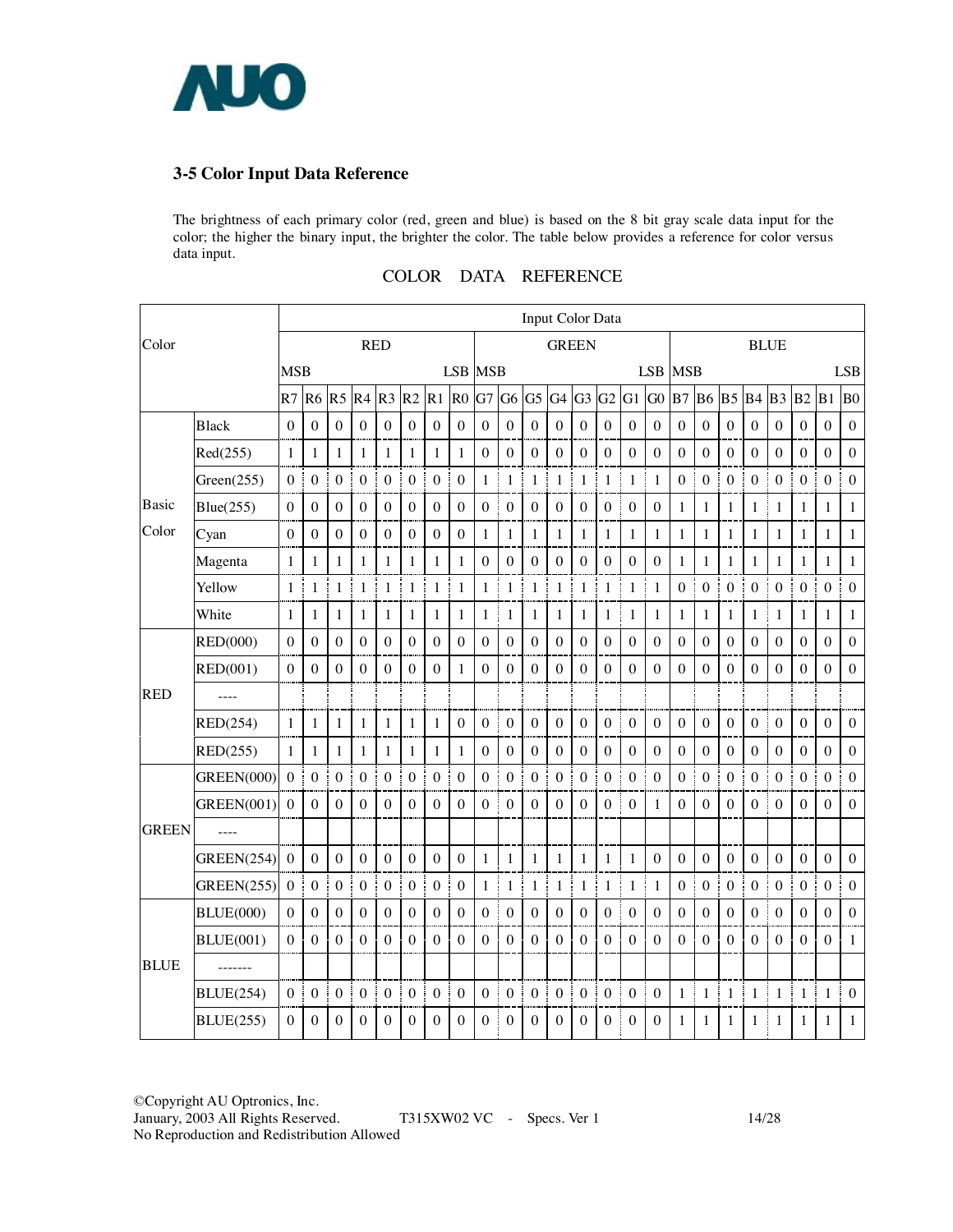

### **3.6.1 Power Sequence for LCD**



| Parameter      |      |                   | Units             |    |  |  |  |  |
|----------------|------|-------------------|-------------------|----|--|--|--|--|
|                | Min. | Typ.              |                   |    |  |  |  |  |
| t1             | 0.4  |                   | 20                |    |  |  |  |  |
| t2             | 0.5  | 50                | Ms                |    |  |  |  |  |
| t3             | 500  |                   | $\qquad \qquad -$ | Ms |  |  |  |  |
| t4             | 10   | -                 | -                 | Ms |  |  |  |  |
| t <sub>5</sub> | 0.5  | -                 | 50                | Ms |  |  |  |  |
| t6             |      | $\qquad \qquad -$ | 300               | Ms |  |  |  |  |
| t7             |      |                   |                   | S  |  |  |  |  |

\*1 If t3=200ms, input black signal till 700ms from system if necessary

In case of t3<200ms, the abnormal display will be happened. But it will not damage timing controller.

Note:

The timing controller will not be damaged in case of TV set AC input power suddenly shut down.

Once power reset, it should follow power sequence as spec. definition.

(1) Apply the lamp voltage within the LCD operation range. When the back-light turns on before the LCD operation or the LCD turns off before the back-light turns off, the display may momentarily become abnormal screen.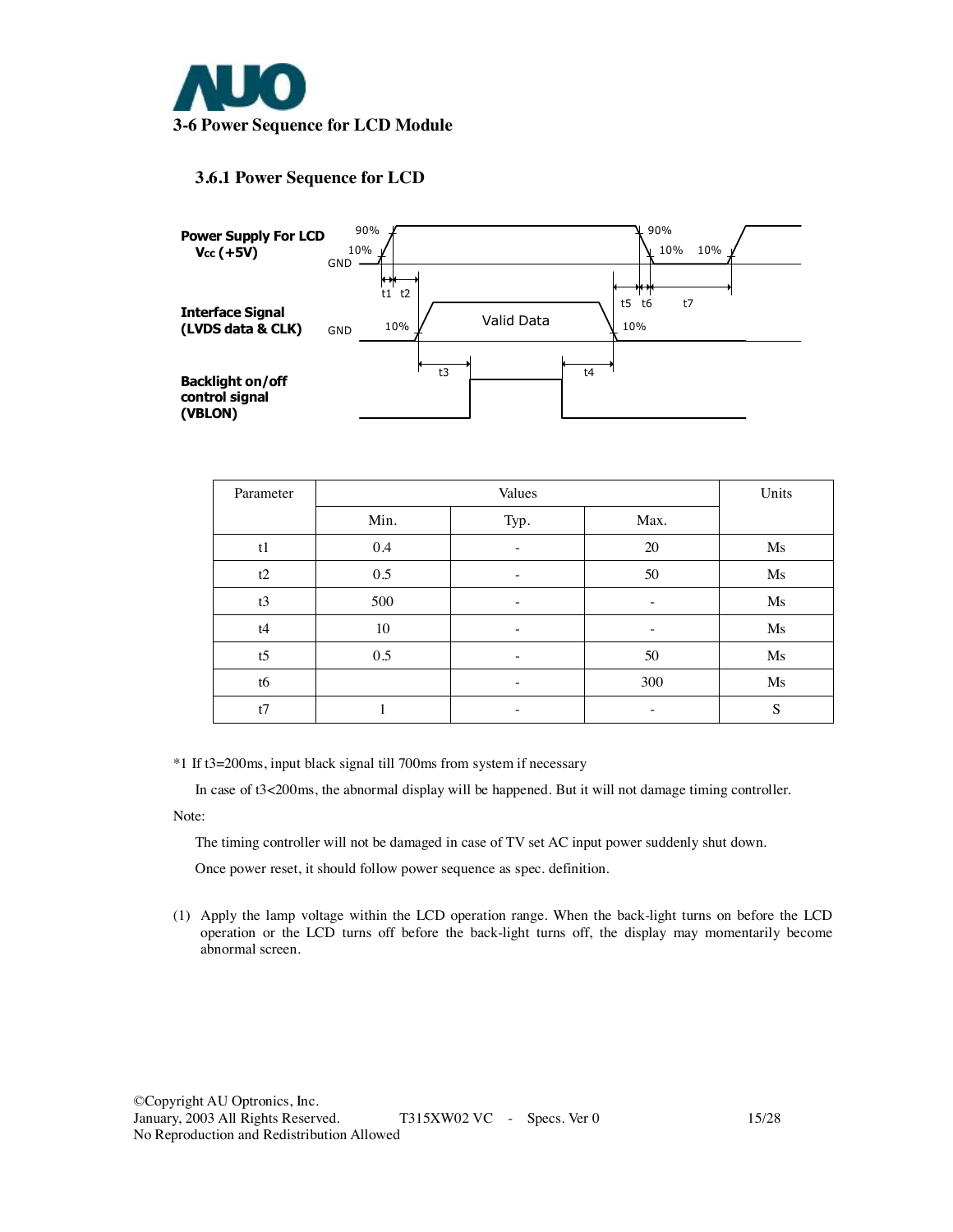



| Parameter      | Values   |      |                          | Units |
|----------------|----------|------|--------------------------|-------|
|                | Min.     | Typ. | Max.                     |       |
| T <sub>1</sub> | 20       |      | -                        | Ms    |
| T <sub>2</sub> | 50       |      | -                        | Ms    |
| T <sub>3</sub> | $\Omega$ | -    | -                        | Ms    |
| T <sub>4</sub> | $\theta$ | -    | -                        | Ms    |
| T <sub>5</sub> | $\theta$ | -    | $\overline{\phantom{a}}$ | Ms    |
| T <sub>6</sub> |          |      | 10                       | Ms    |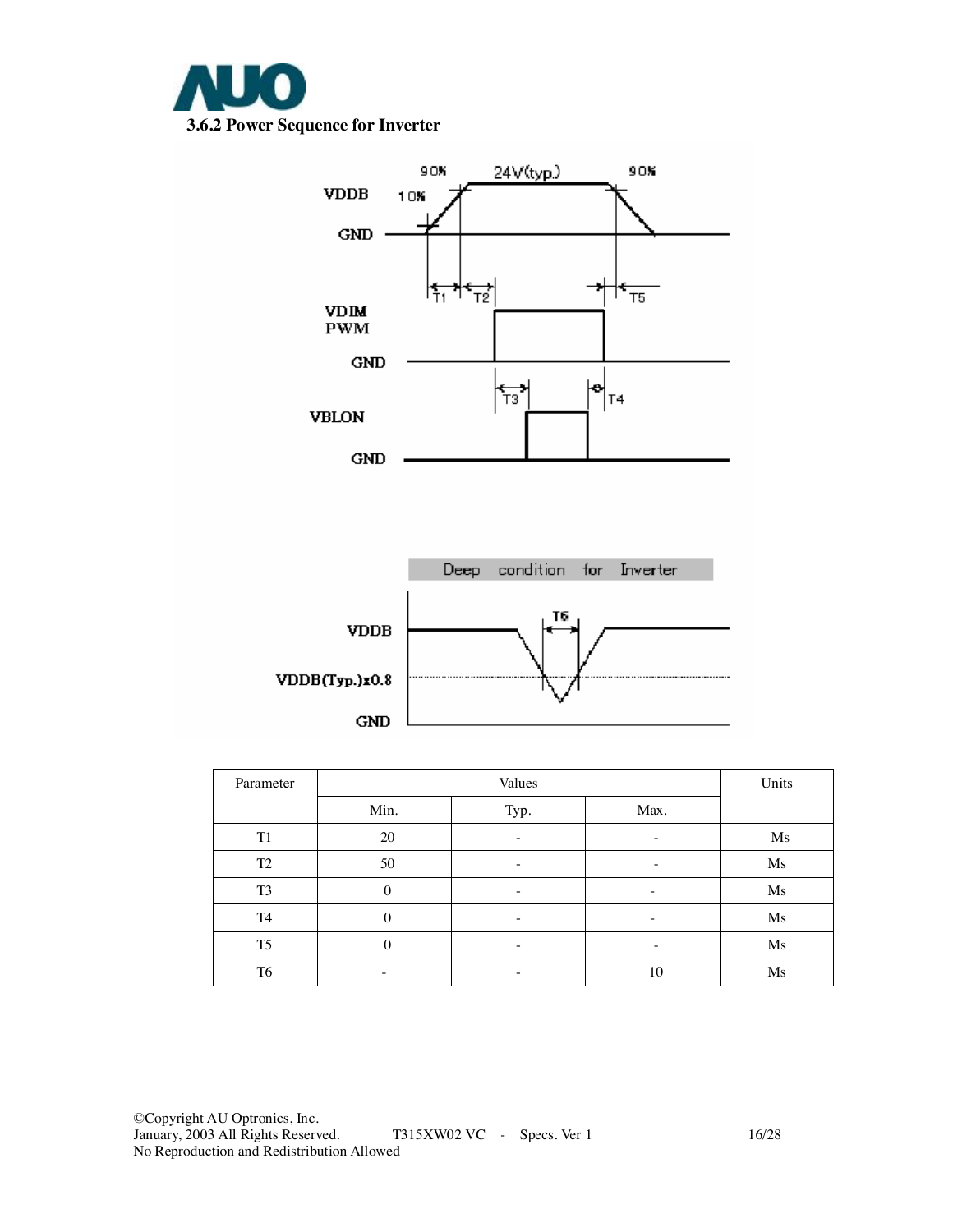

# **4. Optical Specification**

Optical characteristics are determined after the unit has been 'ON' and stable for approximately 45 minutes in a dark environment at 25℃. The values specified are at an approximate distance 50cm from the LCD surface at a viewing angle of  $\Phi$  and  $\theta$ equal to  $0^\circ$ .

**Fig.1 1 presents additional information concerning the measurement equipment and method.** 



| <b>Parameter</b>                       |                       | <b>Symbol</b>                  | <b>Values</b> |      | <b>Units</b> | <b>Notes</b> |                |
|----------------------------------------|-----------------------|--------------------------------|---------------|------|--------------|--------------|----------------|
|                                        |                       |                                | Min.          | Typ. | Max.         |              |                |
| <b>Contrast Ratio</b>                  |                       | CR                             | 1200          | 1500 |              |              | $\mathbf{1}$   |
| Surface Luminance, white               |                       | ${\rm LWH}$                    | 400           | 500  |              | $cd/m^2$     | $\overline{2}$ |
| Luminance Variation                    |                       | 9 p<br>$\delta_{\text{WHITE}}$ |               |      | 1.40         |              | 3              |
| time                                   | Response Gray to Gray | $T\gamma$                      |               | 8    |              | ms           | $\overline{4}$ |
| Color Gamut                            |                       | <b>NTSC</b>                    |               | 72   |              | $\%$         |                |
| <b>Color Coordinates</b>               |                       |                                |               |      |              |              |                |
|                                        | <b>RED</b>            | $R_X$                          |               | 0.64 |              |              |                |
|                                        |                       | $R_{\rm Y}$                    |               | 0.33 |              |              |                |
|                                        | <b>GREEN</b>          | $G_X$                          |               | 0.29 |              |              |                |
|                                        |                       | $G_Y$                          |               | 0.60 |              |              |                |
|                                        | <b>BLUE</b>           | $B_X$                          | Typ.-0.03     | 0.15 | Typ.+0.03    |              |                |
|                                        |                       | $B_Y$                          |               | 0.06 |              |              |                |
|                                        | WHITE                 | $W_X$                          |               | 0.28 |              |              |                |
|                                        |                       | $W_Y$                          |               | 0.29 |              |              |                |
| Viewing Angle                          |                       |                                |               |      |              |              |                |
| x axis, right( $\varphi = 0^{\circ}$ ) |                       | $\theta_r$                     |               | 89   |              | Degree       | 6              |
| x axis, left $(\varphi=180^\circ)$     |                       | $\theta_1$                     |               | 89   |              |              |                |
| y axis, $up(\varphi=90^\circ)$         |                       | $\theta_{\rm u}$               |               | 89   |              |              |                |
| y axis, down $(\varphi = 0^{\circ})$   |                       | $\boldsymbol{\theta}_d$        |               | 89   |              |              |                |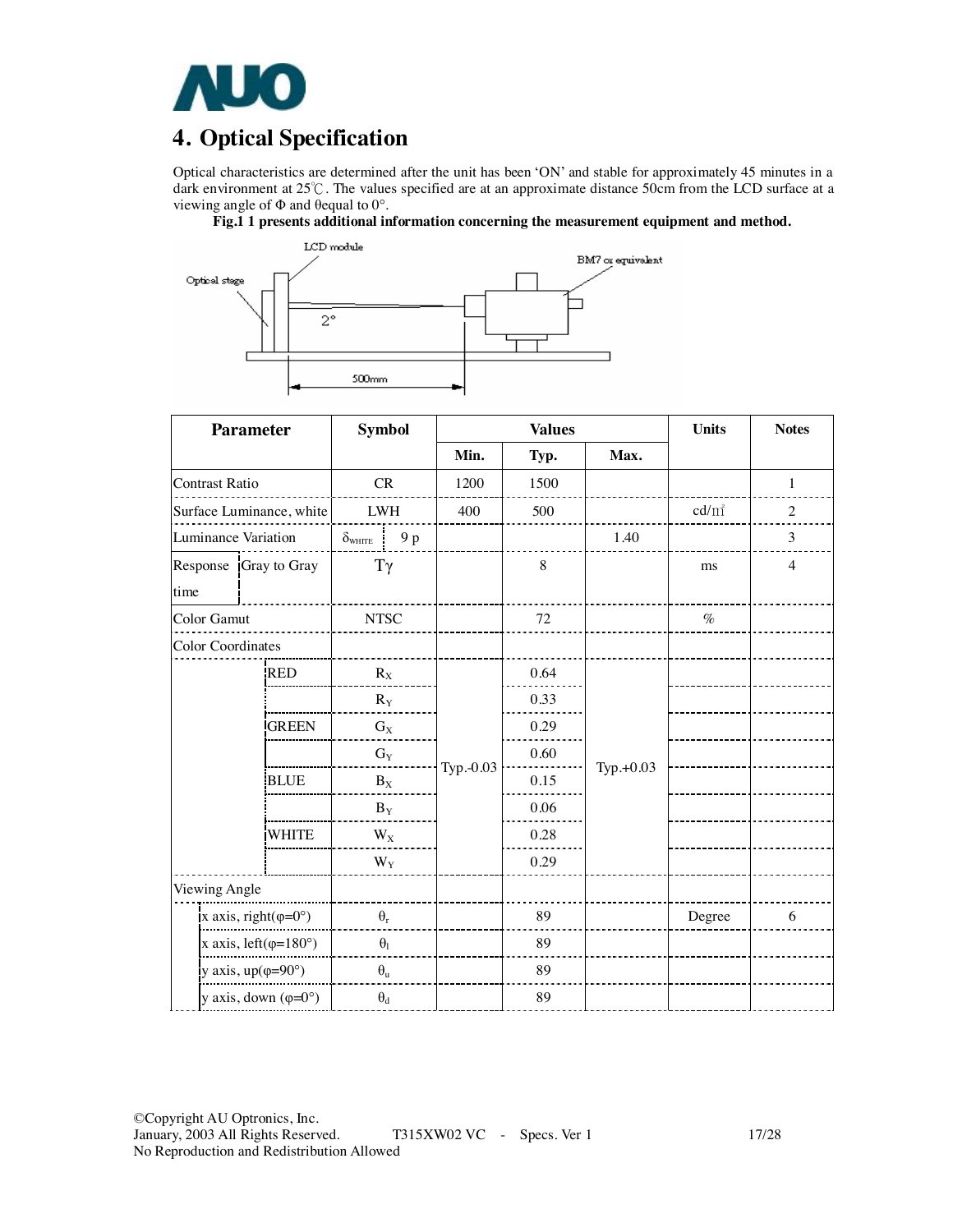

**Note**:

1. Contrast Ratio (CR) is defined mathematically as:

**Surface Luminance of** Lon1

**Contrast Ratio= Surface Luminance of** Loff1

- 2. Surface luminance is luminance value at point 1 across the LCD surface 50cm from the surface with all pixels displaying white. From more information see FIG 2. When VDDB =  $24V$ , IDDB =  $5A$ . L<sub>WH</sub>=Lon1 Where Lon1 is the luminance with all pixels displaying white at center 1 location.
- 3. The variation in surface luminance, δWHITE is defined (center of Screen) as:

 $\delta_{WHITE(9P)} = \text{Maximum}(L_{on1}, L_{on2}, \ldots, L_{on9}) / \text{Minimum}(L_{on1}, L_{on2}, \ldots, L_{on9})$ 

- 4. Response time is the time required for the display to transition from black to white(Rise Time,  $T_{\text{R}}$ ) and from white to black (Decay Time,  $Tr_D$ ). For additional information see FIG3.
- 5. Ty is the response time between any two gray scale and is based on  $f_v=60Hz$  to optimize.
- 6. Viewing angle is the angle at which the contrast ratio is greater than 10. The angles are determined for the horizontal or x axis and the vertical or y axis with respect to the z axis which is normal to the LCD surface. For more information see FIG4.

#### **FIG. 2 Luminance**

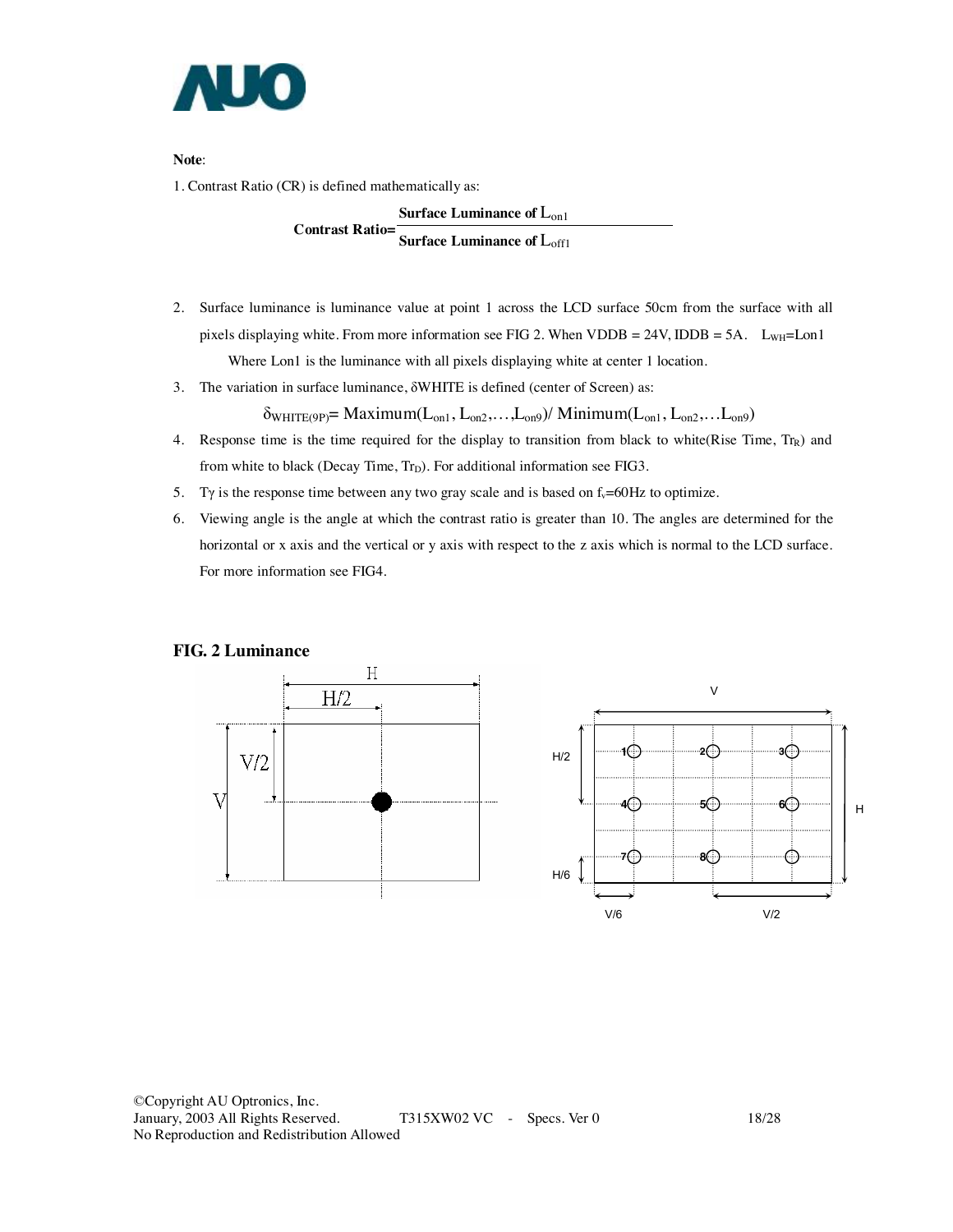

### **FIG.3 Response Time**

The response time is defined as the following figure and shall be measured by switching the input signal for "any level of gray(bright) " and "any level of gray(dark)".



**FIG.4 Viewing angle** 



©Copyright AU Optronics, Inc. January, 2003 All Rights Reserved. T315XW02 VC - Specs. Ver 1 19/28 No Reproduction and Redistribution Allowed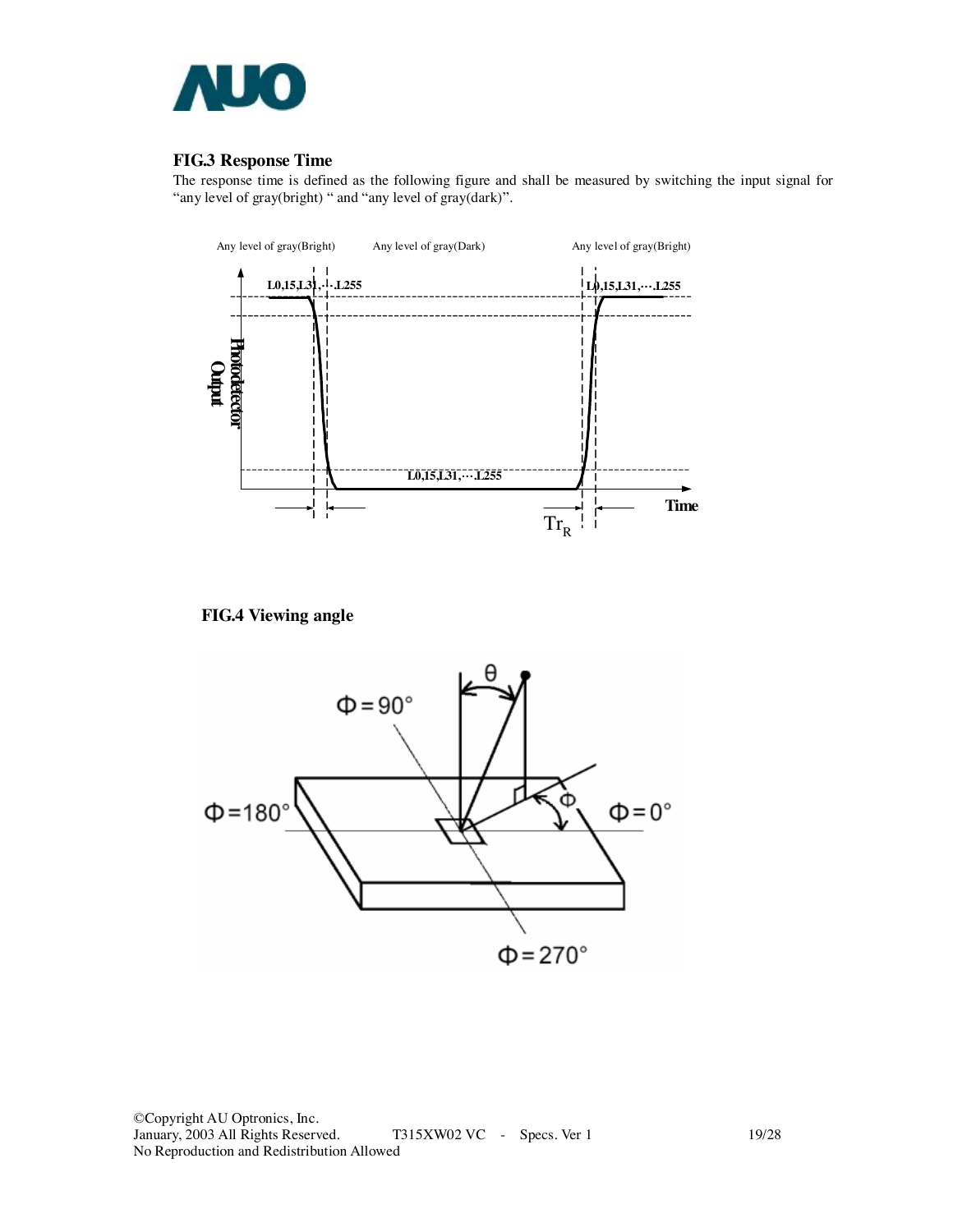

# **5. Mechanical Characteristics**

The contents provide general mechanical characteristics for the model T315XW02 V1. In addition the figures in the next page are detailed mechanical drawing of the LCD.

|                          | Horizontal  | 760.0mm          |  |
|--------------------------|-------------|------------------|--|
| <b>Outline Dimension</b> | Vertical    | $450.0$ mm       |  |
|                          | Depth       | 45 <sub>mm</sub> |  |
| Bezel Opening            | Horizontal  | 703.6mm          |  |
|                          | Vertical    | 398.3mm          |  |
| Active Display Area      | Horizontal  | 697.68mm         |  |
|                          | Vertical    | 392.26mm         |  |
| Weight                   | 6500g Typ.  |                  |  |
| Surface Treatment        | $AG$ , $3H$ |                  |  |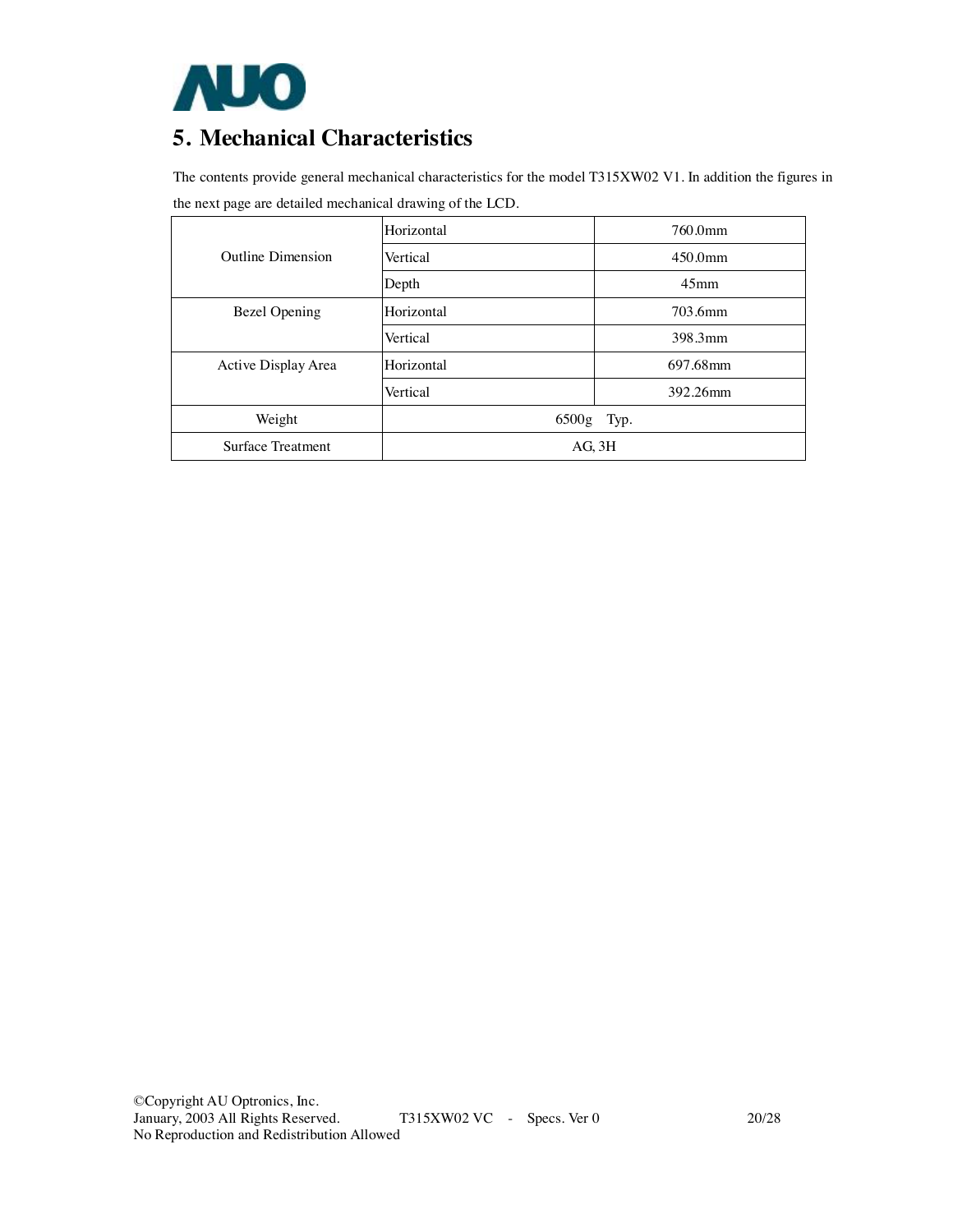

**Front:**



©Copyright AU Optronics, Inc. January, 2003 All Rights Reserved. T315XW02 VC - Specs. Ver 0 21/28 No Reproduction and Redistribution Allowed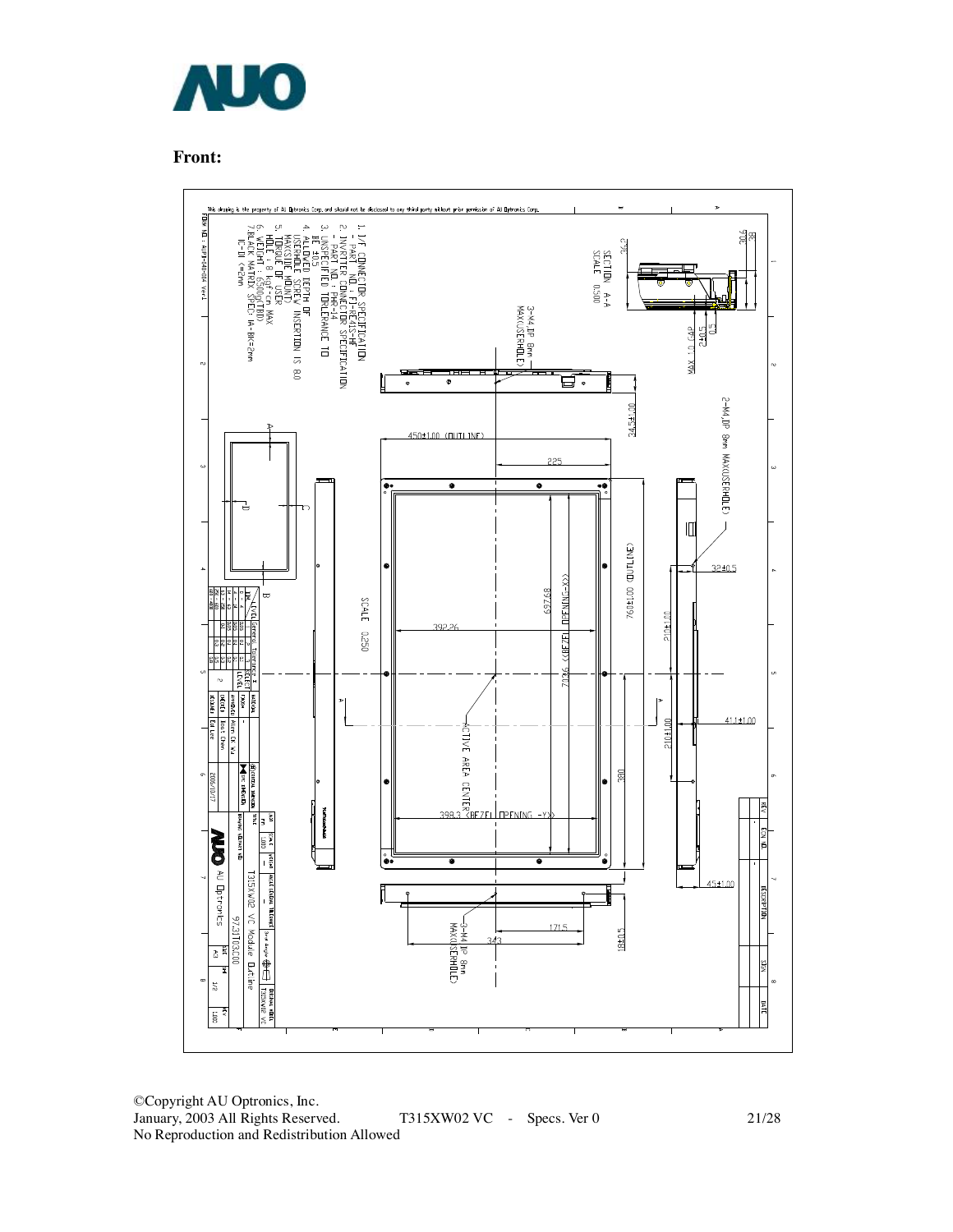



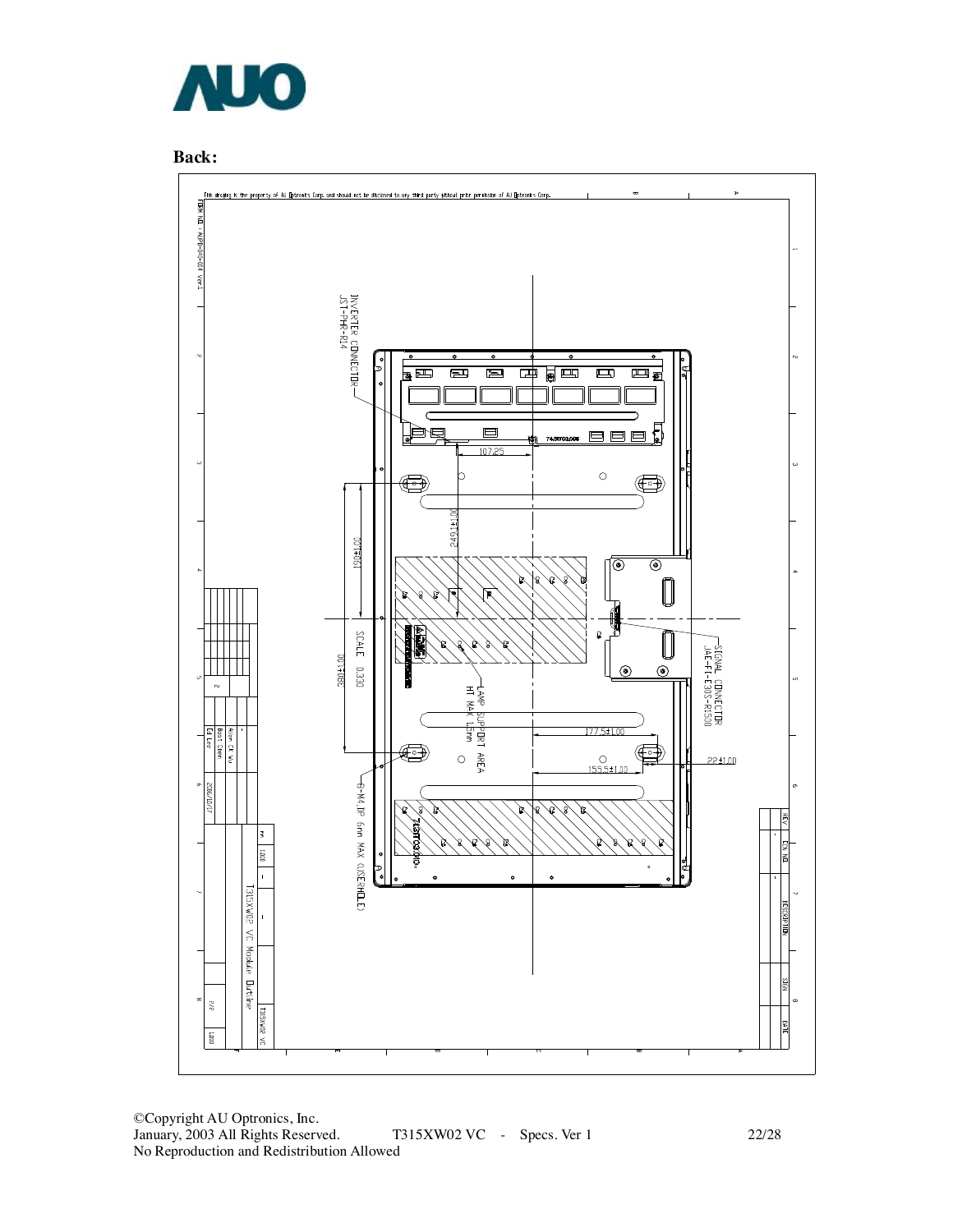

# **6. Reliability:**

Environment test condition

| No | Test Item                         | Condition                                                                                                                              |
|----|-----------------------------------|----------------------------------------------------------------------------------------------------------------------------------------|
| 1  | High temperature storage test     | $Ta=60^{\circ}$ Determination: 300h                                                                                                    |
| 2  | Low temperature storage test      | $Ta = -20^{\circ}$ Determination: 300h                                                                                                 |
| 3  | High temperature operation test   | $Ta = 50^{\circ}$ Determination: 300h                                                                                                  |
| 4  | Low temperature operation test    | $Ta = -5^{\circ}C$ Determination: 300h                                                                                                 |
| 5  | Thermal Humidity Bias Test        | $Ta = 50^{\circ}C$ 80%RH Determination: 300h                                                                                           |
| 6  | <b>Thermal Shock Test</b>         | Ta=-20°C/0.5h~60°C/0.5h Determination:500 cycles                                                                                       |
| 7  | Vibration test<br>(non-operating) | Wave form: random<br>Vibration level: 1.0G RMS<br>Bandwidth: 10-500Hz<br>Duration: $X, Y, Z$ 20 $\text{min}$ , one time each direction |
| 8  | Shock test<br>(non-operating)     | Shock level: 50G<br>Waveform: half since wave, 11ms<br>Direction: $\pm X$ , $\pm Y$ , $\pm Z$ , one time each direction                |
| 9  | Vibration test<br>(with carton)   | Random wave Vibration: 10~200Hz, 1.5Grms, 30minutes<br>Direction: $\pm X$ , $\pm Y$ , $\pm Z$ , one time each direction                |
| 10 | Drop test<br>(with carton)        | Height: 53.3cm<br>1 corner, 3 edges, 6 surfaces<br>$(ASTMD4169-I)$                                                                     |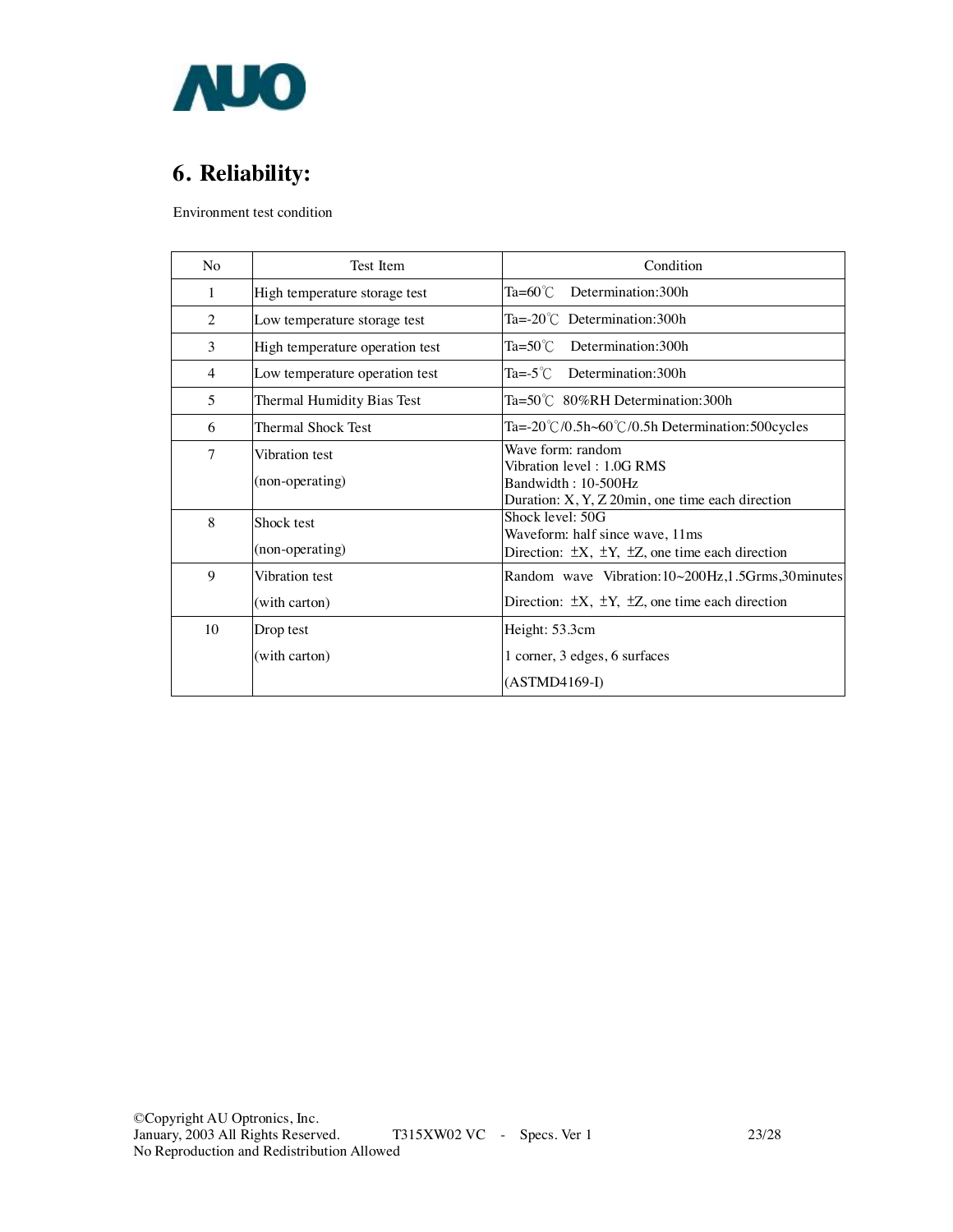

### **7. International Standard**

#### **7-1. Safety**

(1) UL1950 Third Edition, Underwriters Laboratories, Inc. Jan. 28, 1995

Standard for Safety of Information Technology Equipment Including electrical Business Equipment.

(2) CAN/CSA C22.2 No. 950-95/60950 Third Edition, Canadian Standards Association,

Standard for Safety of Information Technology Equipment Including Electrical Business Equipment.

(3) EN60950 : 1992+A2: 1993+A2: 1993+C3: 1995+A4: 1997+A11: 1997

IEC 950: 1991+A1: 1992+A2: 1993+C3: 1995+A4:1996

European Committee for Electrotechnical Standardization (CENELEC)

EUROPEAN STANDARD for Safety of Information Technology Equipment Including Electrical Business Equipment.

### **7-2. EMC**

- a) ANSI C63.4 "Methods of Measurement of Radio-Noise Emissions from Low-Voltage Electrical and Electrical Equipment in the Range of 9kHz to 40GHz. "American National standards Institute(ANSI), 1992
- b) C.I.S.P.R "Limits and Methods of Measurement of Radio Interface Characteristics of Information Technology Equipment." International Special committee on Radio Interference.
- c) EN 55022 "Limits and Methods of Measurement of Radio Interface Characteristics of Information Technology Equipment." European Committee for Electrotechnical Standardization. (CENELEC), 1998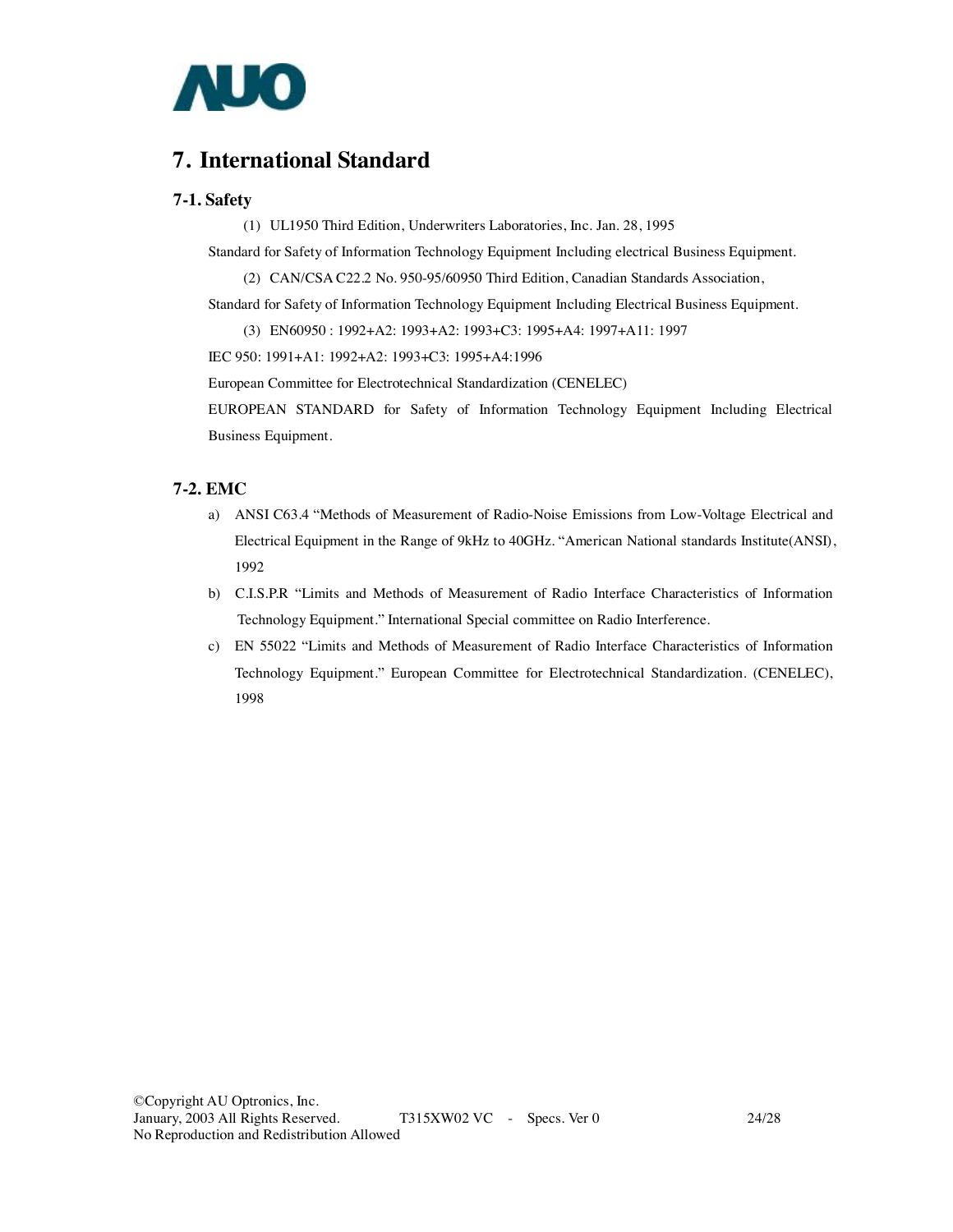

# **8. Packing**

Panel label:



AU Optronics XXXXX MADE IN XXXXXX (XX)



TW6562700014-ZMA00

**TW6562700014** 

TW65627: Production Lot 00014: Panel Serial Number ZMA: AUO internal code Manufactured 06/21: 2006 week 21 Made In Taiwan: Taiwan made

Carton Label :

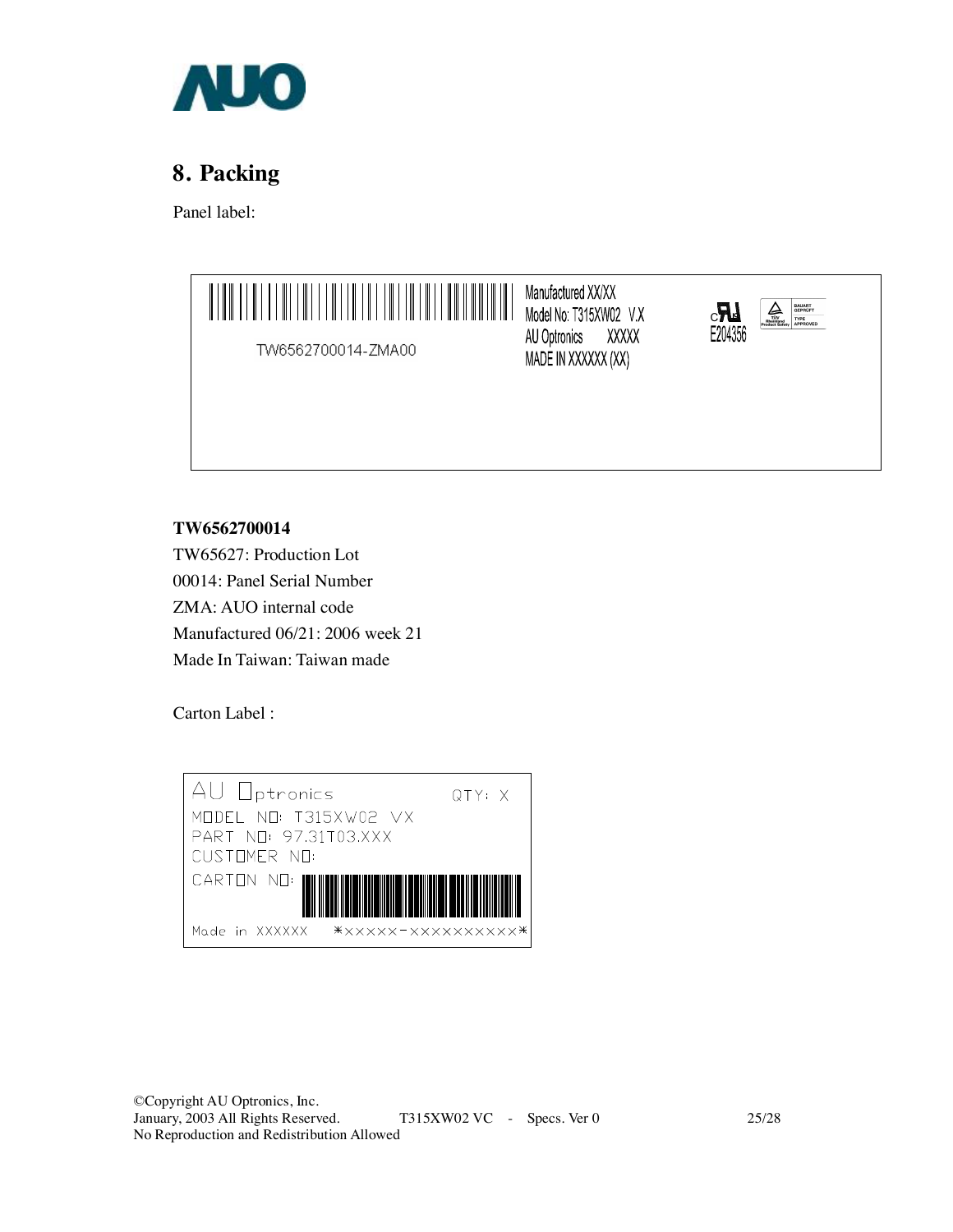

Carton:

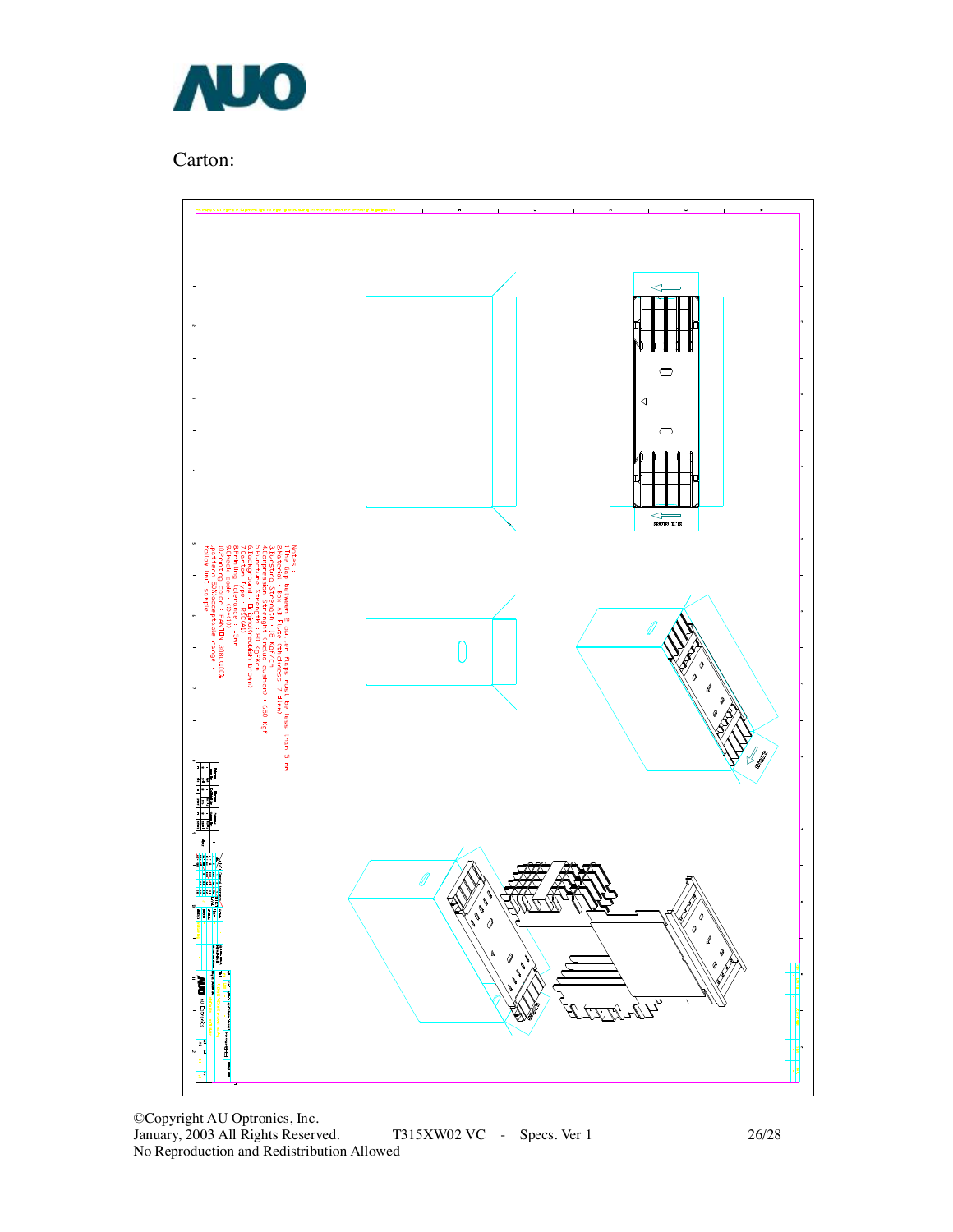

### **9. PRECAUTIONS**

Please pay attention to the followings when you use this TFT LCD module.

#### **9-1 MOUNTING PRECAUTIONS**

(1) You must mount a module using holes arranged in four corners or four sides.

(2) You should consider the mounting structure so that uneven force (ex. Twisted stress) is not applied to module. And the case on which a module is mounted should have sufficient strength so that external force is not transmitted directly to the module.

(3) Please attach the surface transparent protective plate to the surface in order to protect the polarizer. Transparent protective plate should have sufficient strength in order to the resist external force.

(4) You should adopt radiation structure to satisfy the temperature specification.

- (5) Acetic acid type and chlorine type materials for the cover case are not desirable because the former generates corrosive gas of attacking the polarizer at high temperature and the latter causes circuit break by electro-chemical reaction.
- (6) Do not touch, push or rub the exposed polarizers with glass, tweezers or anything harder than HB pencil lead. And please do not rub with dust clothes with chemical treatment. Do not touch the surface of polarizer for bare hand or greasy cloth. (Some cosmetics are detrimental to the polarizer.)
- (7) When the surface becomes dusty, please wipe gently with absorbent cotton or other soft materials like chamois soaks with petroleum benzene. Normal-hexane is recommended for cleaning the adhesives used to attach front/ rear polarizers. Do not use acetone, toluene and alcohol because they cause chemical damage to the polarizer.
- (8) Wipe off saliva or water drops as soon as possible. Their long time contact with polarizer causes deformations and color fading.
- (9) Do not open the case because inside circuits do not have sufficient strength.

### **9-2 OPERATING PRECAUTIONS**

(1) The spike noise causes the mis-operation of circuits. It should be lower than following voltage:

V=±200mV(Over and under shoot voltage)

- (2) Response time depends on the temperature. (In lower temperature, it becomes longer..)
- (3) Brightness depends on the temperature. (In lower temperature, it becomes lower.) And in lower temperature, response time (required time that brightness is stable after turned on) becomes longer.
- (4) Be careful for condensation at sudden temperature change. Condensation makes damage to polarizer or electrical contacted parts. And after fading condensation, smear or spot will occur.
- (5) When fixed patterns are displayed for a long time, remnant image is likely to occur.
- (6) Module has high frequency circuits. Sufficient suppression to the electromagnetic interference shall be done by system manufacturers. Grounding and shielding methods may be important to minimize the interface.